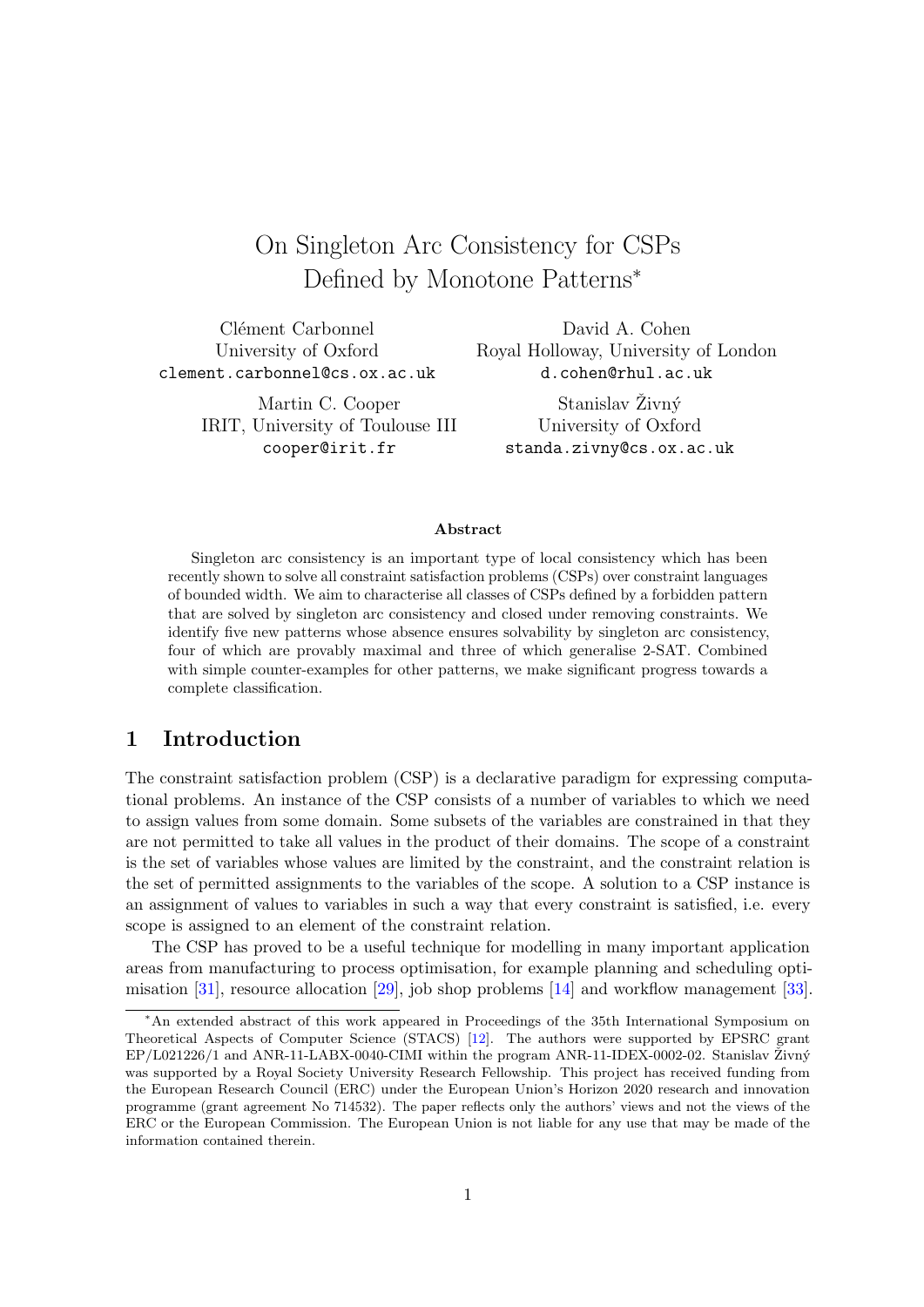Hence much work has been done on describing useful classes of constraints [\[3\]](#page-25-2) and implementing efficient algorithms for processing constraints [\[7\]](#page-25-3). Many constraint solvers use a form of backtracking where successive variables are assigned values that satisfy all constraints. In order to mitigate the exponential complexity of backtracking some form of pre-processing is always performed. These pre-processing techniques identify values that cannot be part of any solution in an effective way and then propagate the effects of removing these values throughout the problem instance. Of key importance amongst these pre-processing algorithms are the relatives of arc consistency propagation including generalised arc consistency (GAC) and singleton arc consistency (SAC). Surprisingly there are large classes [\[16,](#page-26-0) [23,](#page-26-1) [13,](#page-25-4) [28\]](#page-26-2) of the CSP for which GAC or SAC are decision procedures: after establishing consistency if every variable still has a non-empty domain then the instance has a solution.

More generally, these results fit into the wider area of research aiming to identify subproblems of the CSP for which certain polynomial-time algorithms are decision procedures. Perhaps the most natural ways to restrict the CSP is to limit the constraint relations that we allow or to limit the structure of (the hypergraph of) interactions of the constraint scopes. A set of allowed constraint relations is called a constraint language. A subset of the CSP defined by limiting the scope interactions is called a structural class.

There has been considerable success in identifying tractable constraint languages, recently yielding a full classification of the complexity of finite constraint languages [\[11,](#page-25-5) [34\]](#page-27-3). Techniques from universal algebra have been essential in this work as the complexity of a constraint language is characterised by a particular algebraic structure [\[10\]](#page-25-6). The two most important algorithms for solving the CSP over tractable constraint languages are local consistency and the few subpowers algorithm  $[9, 27]$  $[9, 27]$  $[9, 27]$ , which generalises ideas from group theory. A necessary and sufficient condition for solvability by the few subpowers algorithm was identified in [\[27,](#page-26-3) [4\]](#page-25-8). The set of all constraint languages decided by local consistency was later described by Barto and Kozik [\[2\]](#page-25-9) and independently by Bulatov [\[8\]](#page-25-10). Surprisingly, all such languages are in fact decided by establishing singleton arc consistency [\[28\]](#page-26-2).

A necessary condition for the tractability of a structural class with bounded arity is that it has bounded treewidth modulo homomorphic equivalence [\[26\]](#page-26-4). In all such cases we decide an instance by establishing  $k$ -consistency, where  $k$  is the treewidth of the core. It was later shown that the converse holds: if a class of structures does not have treewidth  $k$  modulo homomorphic equivalence then it is not solved by k-consistency  $[1]$ , thus fully characterising the strength of consistency algorithms for structural restrictions. Both language-restricted CSPs and CSPs of bounded treewidth are monotone in the sense that we can relax (remove constraints from) any CSP instance without affecting its membership in such a class.

Since our understanding of consistency algorithms for language and structural classes is so well advanced there is now much interest in so called hybrid classes, which are neither definable by restricting the language nor by limiting the structure. For the binary CSP, one popular mechanism for defining hybrid classes follows the considerable success of mapping the complexity landscape for graph problems in the absence of certain induced subgraphs or graph minors. Here, hybrid (binary) CSP problems are defined by forbidding a fixed set of substructures (patterns) from occurring in the instance [\[17\]](#page-26-5). This framework is particularly useful in algorithm analysis, since it allows us to identify precisely the local properties of a CSP instance that make it impossible to solve via a given polynomial-time algorithm. This approach has recently been used to obtain a pattern-based characterisation of solvability by arc consistency [\[23\]](#page-26-1), a detailed analysis of variable elimination rules [\[15\]](#page-26-6) and various novel tractable classes of CSP [\[20,](#page-26-7) [19\]](#page-26-8).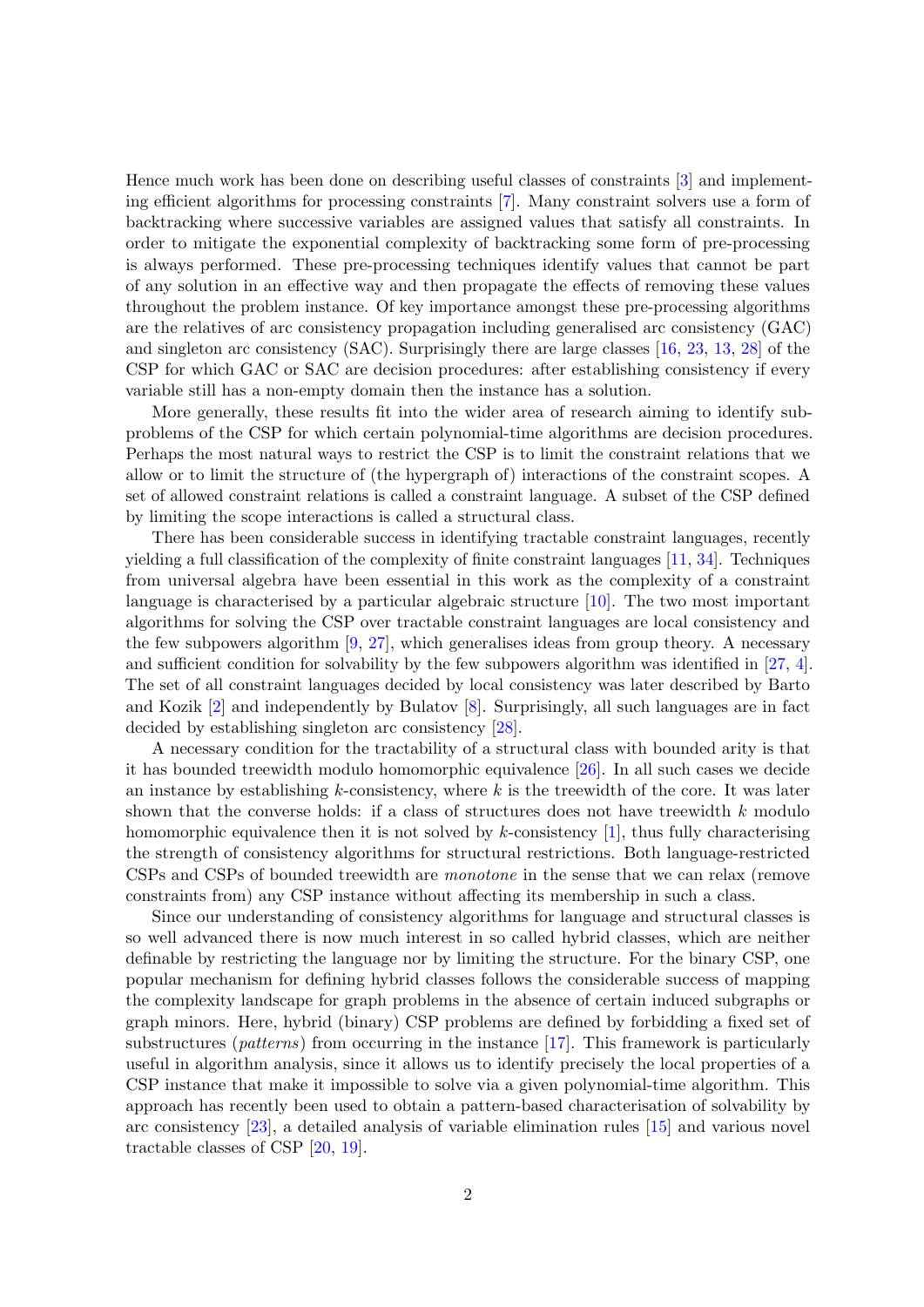Singleton arc consistency is a prime candidate to study in this framework since it is one of the most prominent incomplete polynomial-time algorithms for CSP and the highest level of consistency (among commonly studied consistencies) that operates only by removing values from domains. This property ensures that enforcing SAC cannot introduce new patterns, which greatly facilitates the analysis. It is therefore natural to ask for which patterns, forbidding their occurrence ensures that SAC is a sound decision procedure. In this paper we make a significant contribution towards this objective by identifying five patterns which define classes of CSPs decidable by SAC. All five classes are monotone, and we show that only a handful of open cases separates us from an essentially full characterisation of monotone CSP classes decidable by SAC and definable by a forbidden pattern. Some of our results rely on a novel proof technique which follows the trace of a successful run of the SAC algorithm to dynamically identify redundant substructures in the instance and construct a solution.

The structure of the paper is as follows. In Section [2](#page-2-0) we provide essential definitions and background theory. In Section [3](#page-4-0) we state the main results. In Section [4](#page-6-0) we introduce the trace technique, which is then used in Sections [5](#page-7-0) and [6](#page-10-0) to establish the tractability of three patterns from our main result. The tractability of the remaining two patterns from the main result is shown in Section [7.](#page-16-0) In Section [8](#page-20-0) we give a necessary condition for the solvability by SAC. Finally, we conclude the paper in Section [9](#page-24-0) with some open problems.

#### <span id="page-2-0"></span>2 Preliminaries

CSP A binary CSP instance is a triple  $I = (X, D, C)$ , where X is a finite set of variables, D is a finite domain, each variable  $x \in X$  has its own domain of possible values  $D(x) \subset D$ , and  $C = \{R(x, y) \mid x, y \in X, x \neq y\}$ , where  $R(x, y) \subseteq D^2$ , is the set of constraints. We assume, without loss of generality, that each pair of variables  $x, y \in X$  is constrained by a constraint  $R(x, y)$ . (Otherwise we set  $R(x, y) = D(x) \times D(y)$ .) We also assume that  $(a, b) \in R(x, y)$ if and only if  $(b, a) \in R(y, x)$ . A constraint is *trivial* if it contains the Cartesian product of the domains of the two variables. By deleting a constraint we mean replacing it with a trivial constraint. The projection  $I[X']$  of a binary CSP instance I on  $X' \subseteq X$  is obtained by removing all variables in  $X\backslash X'$  and all constraints  $R(x, y)$  with  $\{x, y\} \nsubseteq X'$ . A partial solution to a binary CSP instance on  $X' \subseteq X$  is an assignment s of values to variables in  $X'$ such that  $s(x) \in D(x)$  for all  $x \in X'$  and  $(s(x), s(y)) \in R(x, y)$  for all constraints  $R(x, y)$  with  $x, y \in X'$ . A solution to a binary CSP instance is a partial solution on X.

An assignment  $(x, a)$  is called a *point*. For simplicity of notation we can assume that variable domains are disjoint, so that using a as a shorthand for  $(x, a)$  is unambiguous. If  $(a, b) \in R(x, y)$ , we say that the assignments  $(x, a), (y, b)$  (or more simply  $a, b$ ) are *compatible* and that ab is a positive edge, otherwise  $a, b$  are incompatible and ab is a negative edge. We say that  $a \in D(x)$  has a *support* at variable y if  $\exists b \in D(y)$  such that ab is a positive edge.

The constraint graph of a CSP instance with variables X is the graph  $G = (X, E)$  such that  $(x, y) \in E$  if  $R(x, y)$  is non-trivial. The *degree* of a variable x in a CSP instance is the degree of  $x$  in the constraint graph of the instance.

Arc Consistency A domain value  $a \in D(x)$  is arc consistent if it has a support at every other variable. A CSP instance is arc consistent (AC) if every domain value is arc consistent.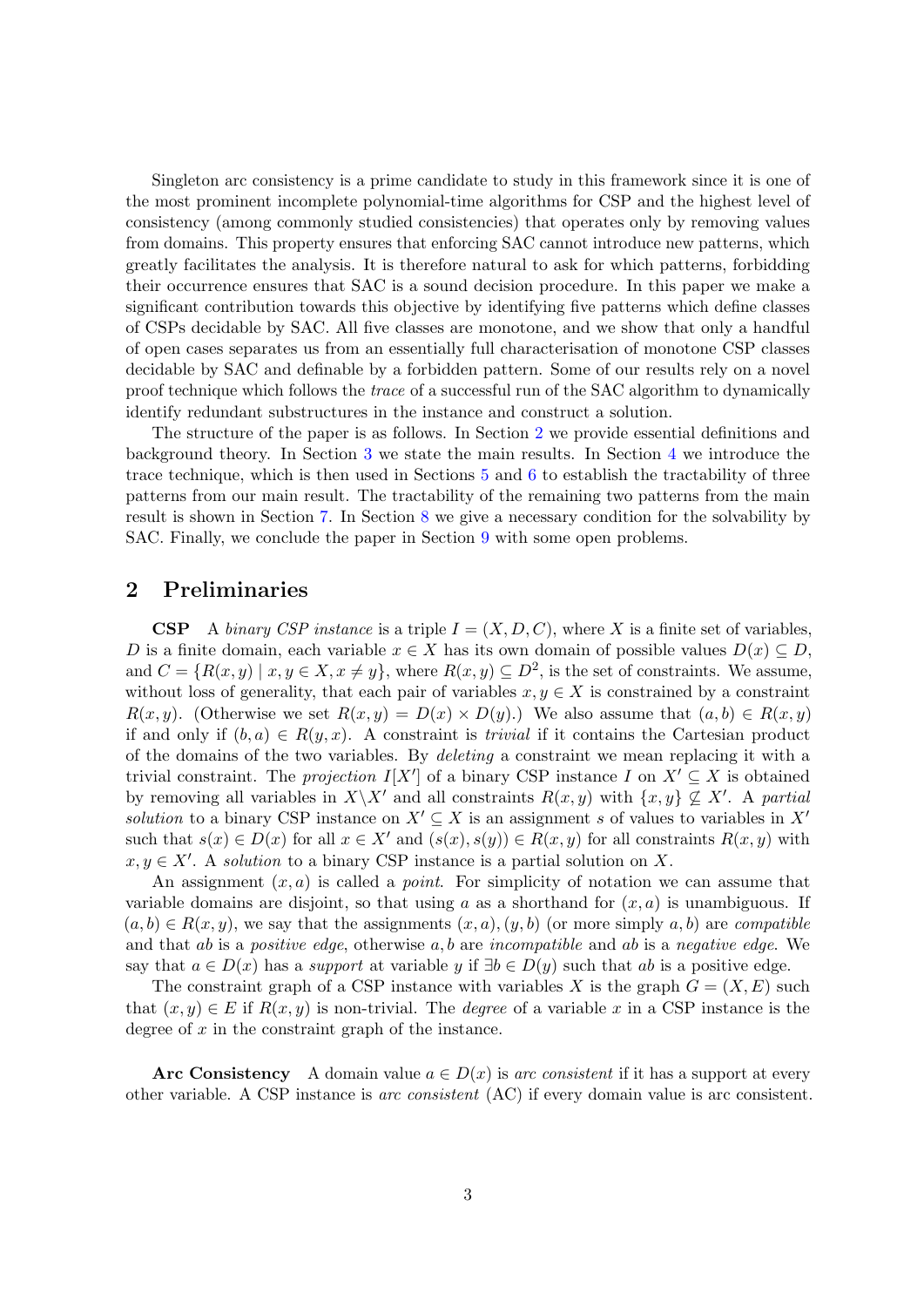Singleton Arc Consistency Singleton arc consistency is stronger than arc consistency (but weaker than strong path consistency [\[30\]](#page-27-4)). A domain value  $a \in D(x)$  in a CSP instance I is *singleton arc consistent* if the instance obtained from I by removing all domain values  $b \in D(x)$  with  $a \neq b$  can be made arc consistent without emptying any domain. A CSP instance is *singleton arc consistent* (SAC) if every domain value is singleton arc consistent.

Establishing Consistency Domain values that are not arc consistent or not singleton arc consistent cannot be part of a solution so can safely be removed. The closure of a CSP instance under the removal of values that are not (singleton) arc consistent is unique, and the process of reducing an instance to its closure is called *establishing (singleton)* arc consistency  $[32]$ . For a binary CSP instance with domain size d, n variables and e nontrivial constraints there are  $O(ed^2)$  algorithms for establishing arc consistency [\[6\]](#page-25-12) and  $O(ned^3)$ algorithms for establishing singleton arc consistency [\[5\]](#page-25-13).

SAC decides a CSP instance if, after establishing singleton arc consistency, non-empty domains for all variables guarantee the existence of a solution. SAC decides a class of CSP instances if SAC decides every instance from the class.

**Neighbourhood Substitutability** If  $a, b \in D(x)$ , then a is neighbourhood substitutable (or is *dominated*) by b if there is no c such that  $ac$  is a positive edge and bc a negative edge: such values a can be deleted from  $D(x)$  without changing the satisfiability of the instance since a can be replaced by b in any solution  $[25]$ . Similarly, removing neighbourhood substitutable values cannot destroy (singleton) arc consistency.

Patterns In a binary CSP instance each constraint decides, for each pair of values in D, whether it is allowed. Hence a binary CSP can also be defined as a set of points  $X \times D$ together with a compatibility function that maps each edge,  $(x, a)(y, b)$  with  $x \neq y$ , into the set {negative, positive}. A pattern extends the notion of a binary CSP instance by allowing the compatibility function to be partial. A pattern  $P$  occurs (as a subpattern) in an instance I if there is mapping from the points of P to the points of I which respects variables (two points are mapped to points of the same variable in  $I$  if and only if they belong to the same variable in  $P$ ) and maps negative edges to negative edges, and positive edges to positive edges. A set of patterns occurs in an instance  $I$  if at least one pattern in the set occurs in  $I$ .

We use the notation  $CSP(\overline{P})$  for the set of binary instances in which P does not occur as a subpattern. A pattern P is  $SAC-solvable$  if SAC decides  $CSP(\overline{P})$ . It is worth observing that  $CSP(\overline{P})$  is closed under the operation of establishing (singleton) arc consistency. A pattern P is tractable if  $CSP(\overline{P})$  can be solved in polynomial time.

Points  $(x, a)$  and  $(x, b)$  in a pattern are *mergeable* if there is no point  $(y, c)$  such that ac is positive and bc is negative or vice versa. For each set of patterns there exists a set of patterns without mergeable points which occur in the same set of instances.

A point  $(x, a)$  in a pattern is called *dangling* if there is at most one b such that ab is a positive edge and no  $c$  such that  $ac$  is a negative edge. Dangling points are redundant when considering the occurrence of a pattern in an arc consistent CSP instance.

A pattern is called irreducible if it has no dangling points and no mergeable points [\[20\]](#page-26-7). When studying algorithms that are at least as strong as arc consistency, a classification with respect to forbidden sets of irreducible patterns is equivalent to a classification with respect to all forbidden sets of patterns. For this reason classifications are often established with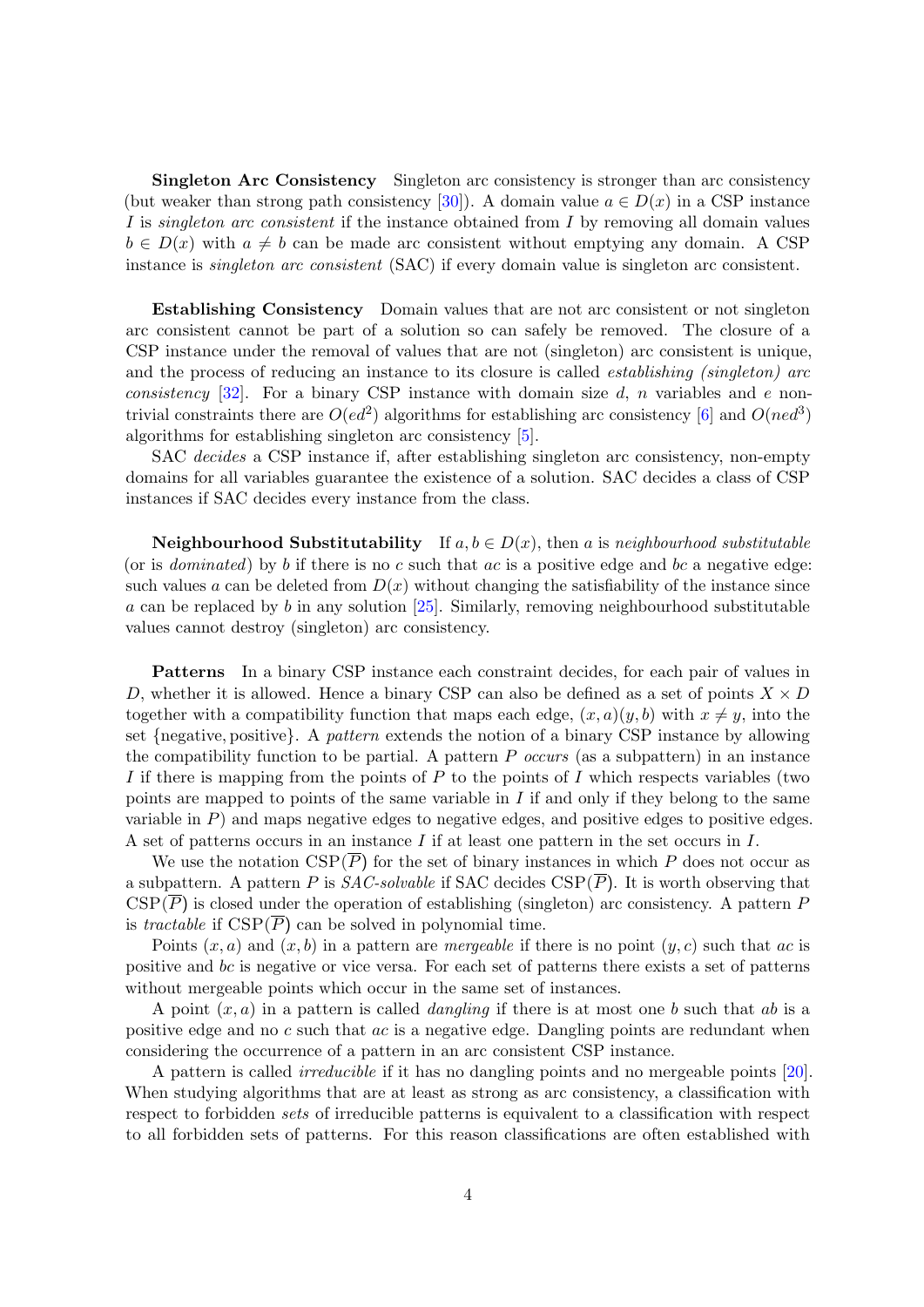

<span id="page-4-1"></span>Figure 1: All degree-3 irreducible monotone patterns solved by SAC must occur in at least one of these patterns.

respect to irreducible patterns even if only classes definable by forbidding a single pattern are considered [\[20,](#page-26-7) [23\]](#page-26-1), as we do in the present paper.

### <span id="page-4-0"></span>3 Results

Call a class C of CSP instances monotone if deleting any constraint from an instance  $I \in \mathcal{C}$ produces another instance in C. For example, language classes and bounded treewidth classes are monotone. An interesting research direction is to study those monotone classes defined by a forbidden pattern which are solved by singleton arc consistency, both in order to uncover new tractable classes and to better understand the strength of SAC.

We call a pattern *monotone* if when forbidden it defines a monotone class. Monotone patterns can easily be seen to correspond to exactly those patterns in which positive edges only occur in constraints which have at least one negative edge. To see this, firstly let  $P$  be a pattern in which positive edges only occur in constraints which have at least one negative edge. Note that deleting a constraint in an instance I cannot introduce  $P$ , so  $CSP(P)$  is monotone. To see the converse, let  $Q$  be a pattern in which a positive edge e occurs in a constraint  $c$ with no negative edges. Let  $Q'$  be equivalent to Q but with e replaced by a negative edge. Let  $I'$  be the instance obtained by completing  $Q'$  with negative edges (i.e. joining by negative edges all pairs of points at different variables whose compatibility is unspecified in  $Q'$ ). Let  $I'[-c]$  be the instance  $I'$  in which the constraint (corresponding to) c has been deleted. Now Q occurs in  $I'[-c]$  (since the positive edge e has been reintroduced by deleting c) but not in  $I'$  (which can be seen by simply counting the number of constraints containing positive edges). Thus  $CSP(Q)$  is not monotone.

Consider the monotone patterns  $Q1$  and  $Q2$  shown in Figure [1,](#page-4-1) patterns R5, R8 shown in Figure [2,](#page-5-0) and pattern R7- shown in Figure [3.](#page-5-1)

#### Theorem (Main). The patterns Q1, Q2, R5, R8, and R7- are SAC-solvable.

In order to prove the SAC-solvability of Q1, R8 and R7- we use the same idea of following the trace of arc consistency and argue that the resulting instance is not too complicated. While the same idea is behind the proofs of all three patterns, the technical details differ.

In the remaining two cases we identify an operation that preserves SAC and satisfiability, does not introduce the pattern and after repeated application necessarily produces an equivalent instance which is solved by SAC. In the case of R5, the operation is simply removing any constraint. In the case of Q2, the operation is BTP-merging [\[19\]](#page-26-8).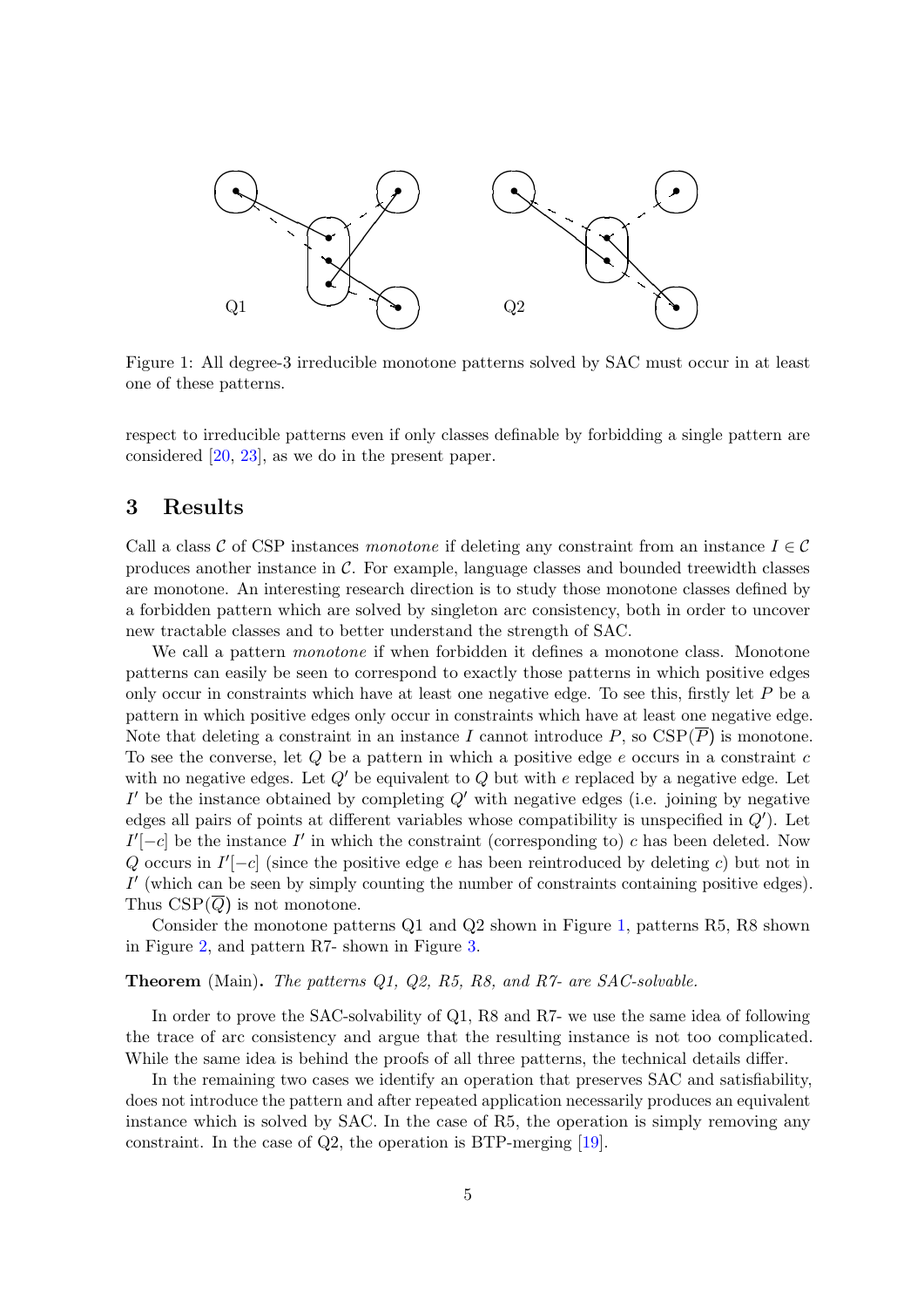

<span id="page-5-0"></span>Figure 2: All degree-2 irreducible monotone patterns solved by SAC must occur in at least one of these patterns.



<span id="page-5-1"></span>Figure 3: The pattern R7-, a subpattern of R7.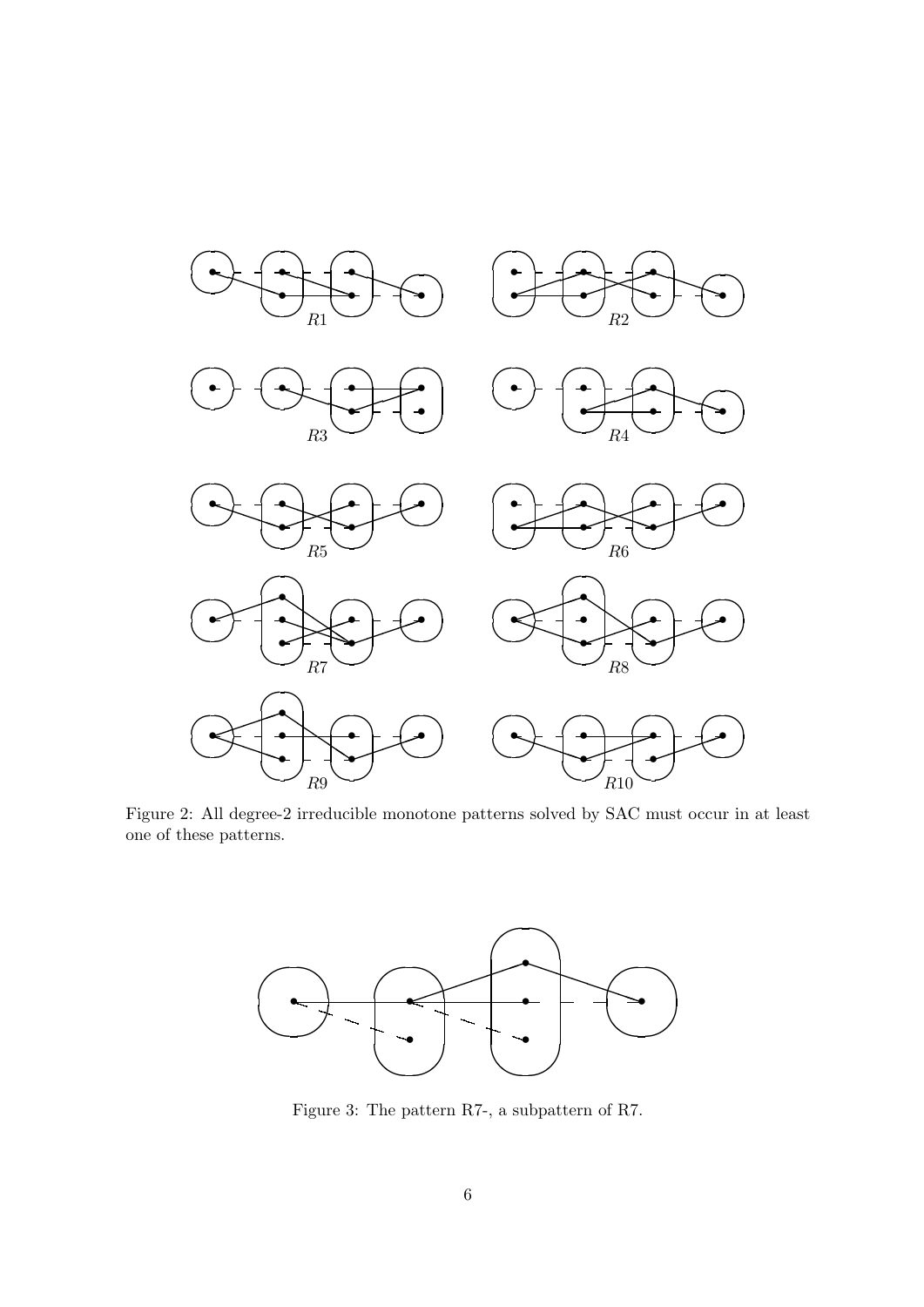**Remark 1.** By Proposition [2](#page-23-0) from Section [8,](#page-20-0) any monotone and *irreducible* pattern solvable by SAC must occur in at least one of the patterns shown in Figures [1](#page-4-1) and [2.](#page-5-0) By this analysis, we have managed to reduce the number of remaining cases to a handful. Our main result shows that some of these are SAC-solvable. In particular, the patterns Q1, Q2, R5, and R8 are maximal in the sense that adding anything to them would give a pattern that is either non-monotone or not solved by SAC.

Remark 2. We point out that certain interesting forbidden patterns, such as BTP [\[21\]](#page-26-10), NegTrans [\[22\]](#page-26-11), and EMC [\[23\]](#page-26-1) are not monotone. On the other hand, the patterns  $T_1, \ldots, T_5$ shown in Figure [4](#page-6-1) are monotone. Patterns  $T_1, \ldots, T_5$  were identified in [\[20\]](#page-26-7) as the maximal irreducible tractable patterns on two connected constraints. We show in Section [8](#page-20-0) that T1 is not solved by SAC. Our main result implies (since R8 contains T4 and T5) that both T4 and T5 are solved by SAC. It can easily be shown, from Lemma [9](#page-16-1) and [\[20,](#page-26-7) Lemma 25], that T2 is solved by SAC, and we provide, in Appendix [A,](#page-27-6) a simple proof that T3 is solved by SAC as well. Hence, we have characterised all 2-constraint irreducible patterns solvable by SAC.

Remark 3. Observe that Q1 does not occur in any binary CSP instance in which all degree 3 or more variables are Boolean. This shows that 2-SAT is a strict subset of  $CSP(\overline{Q1})$ . This class is incomparable with language-based generalisations of 2-SAT, such as the class ZOA [\[18\]](#page-26-12) (the language of "zero-one-all" relations, that is, of all relations that admit the dual discriminator polymorphism) since in  $CSP(\overline{Q1})$  degree-2 variables can be constrained by arbitrary constraints. Indeed, instances in  $CSP(\overline{Q1})$  can have an arbitrary constraint on the pair of variables  $x, y$ , where x is of arbitrary degree and of arbitrary domain size if for all variables  $z \notin \{x, y\}$ , the constraint on the pair of variables  $x, z$  is of the form  $(x \in S) \vee (z \in T_z)$ where S is fixed (i.e. independent of z) but  $T<sub>z</sub>$  is arbitrary. R8 and R7- generalise T4 and  $CSP(\overline{T4})$  generalises ZOA [\[20\]](#page-26-7), so  $CSP(\overline{R8})$  and  $CSP(\overline{R7})$  are strict generalisations of ZOA.



<span id="page-6-1"></span>Figure 4: The set of tractable 2-constraint irreducible patterns.

#### <span id="page-6-0"></span>4 Notation for the Trace Technique

Given a singleton arc consistent instance I, a variable x and a value  $v \in D(x)$ , we denote by  $I_{xv}$  the instance obtained by assigning x to v (that is, setting  $D(x) = \{v\}$ ) and enforcing arc consistency. To avoid confusion with the original domains, we will use  $D_{xv}(y)$  to denote the domain of the variable y in  $I_{x_i}$ . For our proofs we will assume that arc consistency has been enforced using a straightforward algorithm that examines the constraints one at a time and removes the points that do not have a support until a fixed point is reached. We will be interested in the trace of this algorithm, given as a chain of propagations:

$$
(P_{xv}) : (x \to y_0), (x_1 \to y_1), (x_2 \to y_2), \ldots, (x_p \to y_p)
$$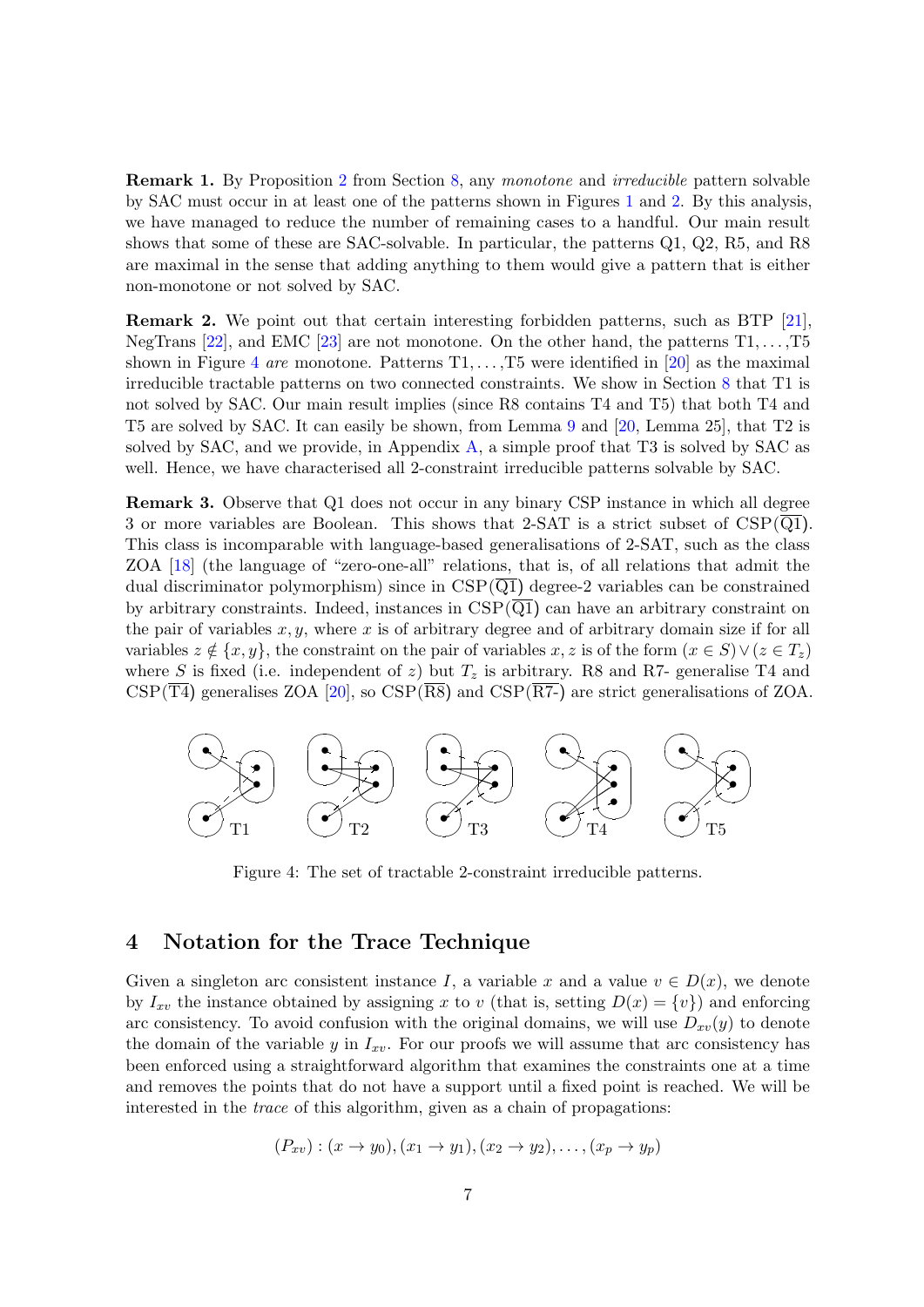where  $x_i \rightarrow y_i$  means that the algorithm has inferred a change in the domain of  $y_i$  when examining the constraint  $R(x_i, y_i)$ . We define a map  $\rho : (P_{xv}) \mapsto 2^D$  that maps each  $(x_i \rightarrow y_i) \in (P_{xy})$  to the set of values that were removed from  $D_{xy}(y_i)$  at this step. Without loss of generality, we assume that the steps  $(x_i \rightarrow y_i)$  such that the pruning of  $\rho(x_i \rightarrow y_i)$  from  $D_{xy}(y_i)$  does not incur further propagation are performed last.

We denote by  $S_{(P_{xv})}$  the set of variables that appear in  $(P_{xv})$ . Because I was (singleton) arc consistent before x was assigned, we have  $S_{(P_{xv})} = \{x\} \cup \{y_i \mid i \ge 0\}$ . We rename the elements of  $S_{(P_{xv})}$  as  $\{p_i \mid i \geq 0\}$  where the index i denotes the order of first appearance in  $(P_{xv})$ . Finally, we use  $S_{(P_{xv})}^I$  to denote the set of *inner* variables, that is, the set of all variables  $p_j \in S_{(P_{xv})}$  for which there exists  $p_r \in S_{(P_{xv})}$  such that  $(p_j \to p_r) \in (P_{xv})$ .

### <span id="page-7-0"></span>5 Tractability of Q1

Consider the pattern Q1 shown in Figure [1.](#page-4-1) Let  $I \in \text{CSP}(\overline{Q1})$  be a singleton arc consistent instance, x be any variable and v be any value in the domain of x. Our proof of the SACdecidability of  $CSP(\overline{Q1})$  uses the trace of the arc consistency algorithm to determine a subset of variables in the vicinity of x such that (i) the projection of  $I_{xv}$  to this particular subset is satisfiable,  $(ii)$  those variables do not interact too much with the rest of the instance and  $(iii)$ the projections of  $I_{xv}$  and I on the other variables are almost the same. We then use these three properties to show that the satisfiability of  $I$  is equivalent to that of an instance with fewer variables, and we repeat the operation until the smaller instance is trivially satisfiable.

The following lemma describes the particular structure of  $I_{xv}$  around the variables whose domain has been reduced by arc consistency. Note that a non-trivial constraint in  $I$  can be trivial in  $I_{xy}$  because of domain changes; unless otherwise stated the triviality/non-triviality of constraints is always discussed with respect to  $I_{xv}$ .

<span id="page-7-1"></span>**Lemma 1.** Consider the instance  $I_{xv}$ . Every variable  $p_i \in S_{(P_{xv})}^I$  is in the scope of at most two non-trivial constraints, which must be of the form  $R(p_j, p_i)$  and  $R(p_i, p_r)$  with  $j < i$ ,  $(p_i \rightarrow p_i) \in (P_{xy})$  and  $(p_i \rightarrow p_r) \in (P_{xy})$ .

*Proof.* The claim is true for  $p_0 = x$  as every constraint incident to x is trivial. Otherwise, let  $p_i \in S_{(P_{xv})}^I$  be such that  $p_i \neq x$ . Let  $p_j$ ,  $j \lt i$  be such that  $(p_j \to p_i)$  occurs first in  $(P_{xv})$ . Because  $p_i \in S_{(P_{xv})}^I$  and we assumed that the arc consistency algorithm performs the pruning that do not incur further propagation last, we know that there exists  $c_i \in \rho(p_j \to p_i)$ and  $p_r \in S_{(P_{xy})}$  with  $(p_i \to p_r) \in (P_{xy})$  such that the pruning of  $c_i$  from  $D(p_i)$  allows the pruning of some  $a_r \in \rho(p_i \to p_r)$  from the domain of  $p_r$ . It follows that  $(c_i, a_r) \in R(p_i, p_r)$ ,  $(v_i, a_r) \notin R(p_i, p_r)$  for any  $v_i \in D_{xv}(p_i)$  and  $(v_j, c_i) \notin R(p_j, p_i)$  for any  $v_j \in D_{xv}(p_j)$ . Moreover,  $a_r$  was a support for  $c_i$  at  $p_r$  when  $c_i$  was pruned so we know that  $p_i \neq p_r$ .

For the sake of contradiction, let us assume that there exists a constraint  $R(p_i, l)$  with  $l \notin \{p_j, p_r\}$  that is not trivial. In particular, there exist  $a_i, b_i \in D_{xv}(p_i)$  and  $a_l \in D_{xv}(l)$  such that  $(a_i, a_l) \in R(p_i, l)$  but  $(b_i, a_l) \notin R(p_i, l)$ . Since  $a_i$  is in  $D_{xv}(p_i)$  and  $a_r$  was removed by arc consistency when inspecting the constraint  $R(p_i, p_r)$ , we have  $(a_i, a_r) \notin R(p_i, p_r)$ .  $I_{xx}$ is arc consistent so there exists some  $a_j \in D_{xv}(p_j)$  such that  $(a_j, b_i) \in R(p_j, p_i)$ , and since  $c_i \in \rho(p_j \to p_i)$  we have  $(a_j, c_i) \notin R(p_j, p_i)$ . At this point we have reached the desired contradiction as Q1 occurs on  $(p_i, p_j, p_r, l)$  with  $p_i$  being the middle variable (see Figure [5\)](#page-8-0).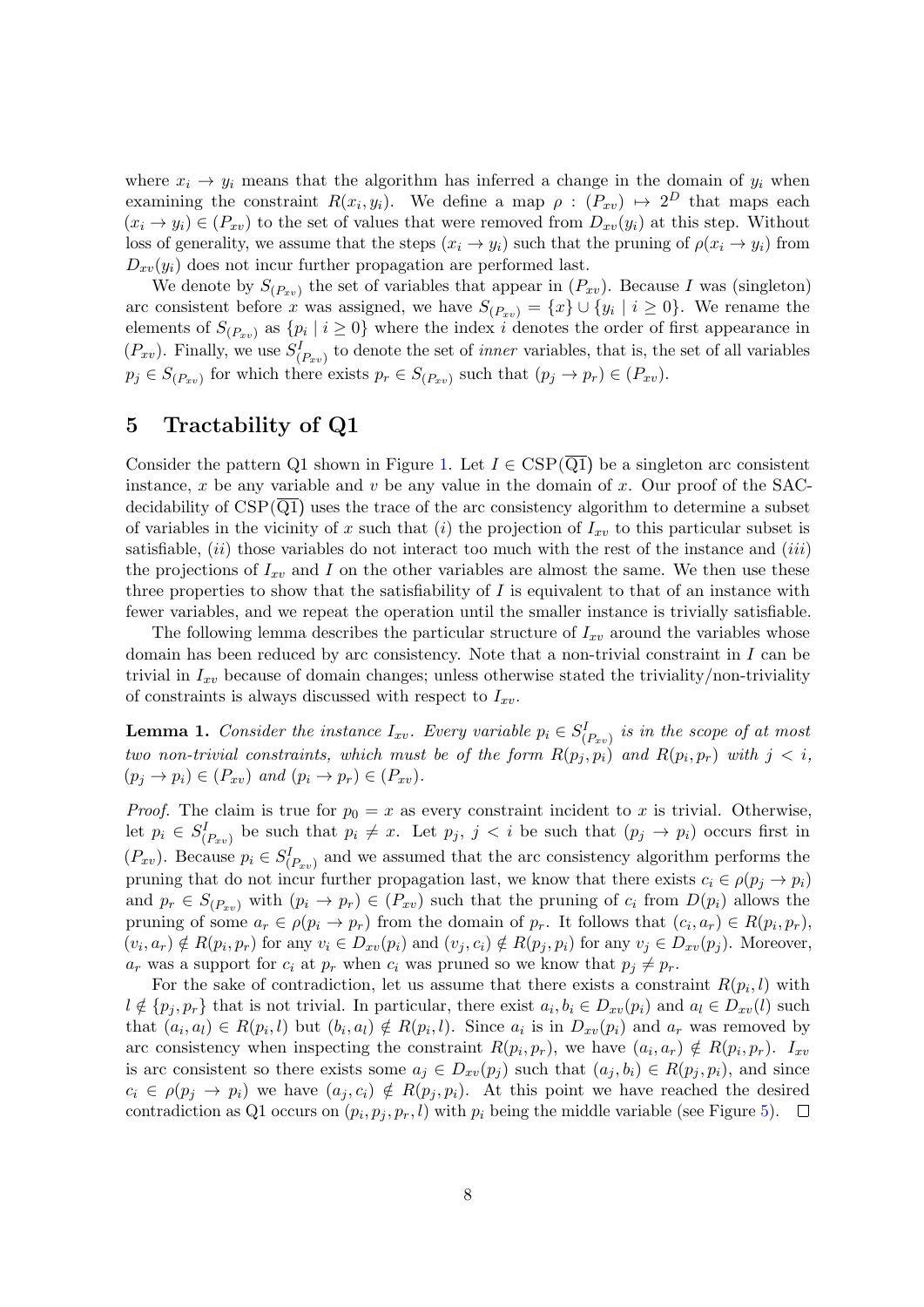

<span id="page-8-0"></span>Figure 5: The occurence of Q1 in the proof of Lemma [1.](#page-7-1)

Given a subset S of variables, an S-path between two variables  $y_1$  and  $y_2$  is a path  $R(y_1, x_2), R(x_2, x_3), \ldots, R(x_k, y_2)$  of non-trivial constraints with  $k \geq 2$  and  $x_2, \ldots, x_k \in S$ .

<span id="page-8-1"></span>**Lemma 2.** Consider the instance  $I_{xv}$ . There is no  $(S_{(P_{xv})}^I)$ -path between two variables in  $X\backslash S^I_{(P_{xv})}$  and there is no cycle of non-trivial constraints in  $I_{xv}[S^I_{(P_{xv})}]$ .

*Proof.* Let  $y_1, y_2 \in X \setminus S_{(P_{xy})}^I$  and assume for the sake of contradiction that a  $(S_{(P_{xy})}^I)$ -path  $R(y_1, x_2), R(x_2, x_3), \ldots, R(x_{k-1}, y_2)$  exists. Let  $p_i \in \{x_2, \ldots, x_{k-1}\}$  be such that i is minimum. Since  $p_i$  is in the scope of two non-trivial constraints in this path, it follows from Lemma [1](#page-7-1) that  $p_i$  is in the scope of exactly two non-trivial constraints, one of which is of the form  $R(p_j, p_i)$ with  $j < i$  and  $(p_j \to p_i) \in (P_{xy})$ . It follows from  $(p_j \to p_i) \in (P_{xy})$  that  $p_j \in S^I_{(P_{xy})}$  and hence  $p_j$  is not an endpoint of the path, and then  $j < i$  contradicts the minimality of i. The second part of the claim follows from the same argument, by considering a cycle as a  $(S_{(P_{xy})}^I)$ -path  $R(x_1, x_2), R(x_2, x_3), \ldots, R(x_{k-1}, x_1)$  with  $x_1 \in (S_{(P_{xy})}^I)$  and defining  $p_i$  as the variable among  ${x_1, \ldots, x_{k-1}}$  with minimum index.  $\Box$ 

<span id="page-8-2"></span>**Lemma 3.**  $I_{xv}$  has a solution if and only if  $I_{xv}[X\backslash S^{I}_{(P_{xv})}]$  has a solution.

Proof. The "only if" implication is trivial, so we focus on the other direction. Suppose that there exists a solution  $\phi$  to  $I_{xv}[X\backslash S_{(P_{xv})}^I]$ . Let Y be a set of variables initialized to  $X\backslash S_{(P_{xv})}^I$ . We will grow Y with the invariants that (i) we know a solution  $\phi$  to  $I_{xv}[Y]$ , and (ii) there is no  $(X\Y)$ -path between two variables in Y (which is true at the initial state by Lemma [2\)](#page-8-1).

If there is no non-trivial constraint between  $X\Y$  and Y then  $I_{xv}$  is satisfiable if and only if  $I_{xv}[X\Y]$  is. By construction  $X\Ysubseteq S_{(P_{xv})}^I$  and by Lemma [2](#page-8-1) we know that  $I_{xv}[X\Y]$  has no cycle of non-trivial constraints. Because  $I_{xv}[X\Y]$  is arc consistent and acyclic it has a solution [\[24\]](#page-26-13), and we can conclude that in this case  $I_{xv}$  has a solution.

Otherwise, let  $p_i \in X \backslash Y$  be such that there exists a non-trivial constraint between  $p_i$  and some variable  $y \in Y$ . By (ii), this non-trivial constraint must be unique (with respect to  $p_i$ ) as otherwise we would have a  $(X\Y)$ -path between two variables in Y. By arc consistency, there exists  $a_i \in D_{xv}(p_i)$  such that  $(a_i, \phi(y)) \in R(p_i, y)$ ; because this non-trivial constraint is unique, setting  $\phi(p_i) = a_i$  yields a solution to  $I_{xv}[Y \cup \{p_i\}]$ . Because any  $(X \setminus (Y \cup \{p_i\}))$ -path between two variables in  $Y \cup \{p_i\}$  would extend to a  $(X\Y)$ -path between Y variables by going through  $p_i$ , we know that no such path exists. Then  $Y \leftarrow Y \cup \{p_i\}$  satisfies both invariants, so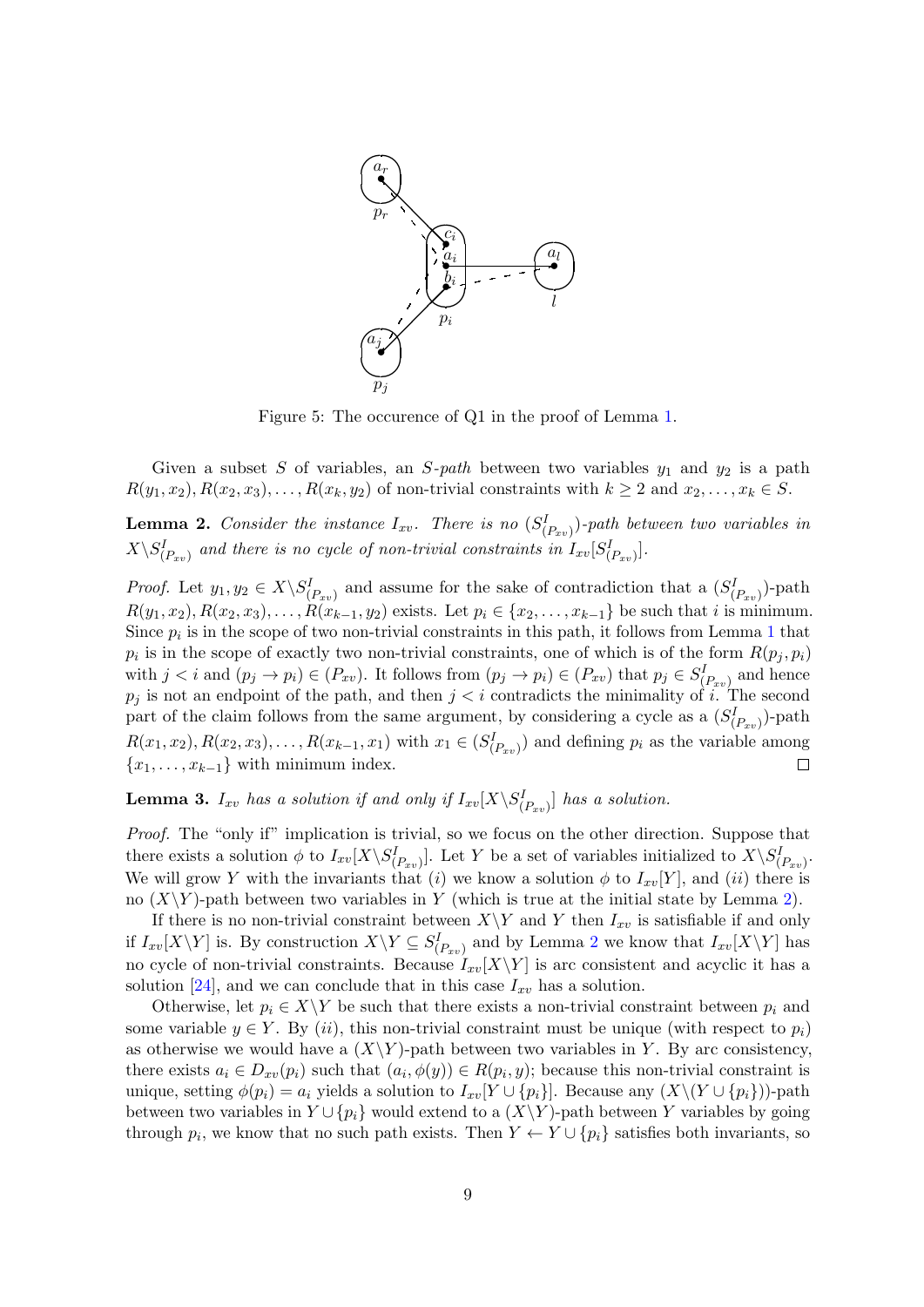we can repeat the operation until we have a solution to the whole instance or all constraints between Y and  $X\Y$  are trivial. In both cases  $I_{xy}$  has a solution.  $\Box$ 

## <span id="page-9-0"></span>**Lemma 4.** I has a solution if and only if  $I[X\setminus S_{(P_{xv})}^I]$  has a solution.

Proof. Again the "only if" implication is trivial so we focus on the other direction. Let us assume for the sake of contradiction that  $I[X\setminus S_{(P_{xy})}^I]$  has a solution but I does not. In particular this implies that  $I_{xy}$  does not have a solution, and then by Lemma [3](#page-8-2) we know that  $I_{xv}[X\setminus S_{(P_{xv})}^I]$  has no solution either. We define Z as a subset of  $X\setminus S_{(P_{xv})}^I$  of minimum size such that  $I_{xv}[Z]$  has no solution. Observe that  $I_{xv}[Z]$  can only differ from  $I[Z]$  by having fewer values in the domain of the variables in  $S_{(P_{xv})}$ . Let  $\phi$  be a solution to  $I[Z]$  such that  $\phi(y) \in D_{xv}(y)$  for as many variables y as possible. Because  $\phi$  is not a solution to  $I_{xv}[Z]$ , there exists  $p_r \in Z \cap S_{(P_{xv})}$  and  $p_j \in S_{(P_{xv})}^I$  such that  $(p_j \to p_r) \in (P_{xv})$  and  $\phi(p_r) \in \rho(p_j \to p_r)$ (recall that  $\rho(p_i \to p_r)$  is the set of points removed by the AC algorithm in the domain of  $p_r$ at step  $(p_i \rightarrow p_r)$ . By construction,  $p_i \notin Z$ .

First, let us assume that there exists a variable  $y \in Z$ ,  $y \neq p_r$  such that there is no  $a_r \in D_{xv}(p_r)$  with  $(\phi(y), a_r) \in R(y, p_r)$ . This implies, in particular, that  $\phi(y) \notin D_{xv}(y)$ . We first prove that  $R(y, p_r)$  and  $R(p_i, p_r)$  are the only possible non-trivial constraints involving  $p_r$  in  $I_{xv}$ . If there exists a fourth variable z such that  $R(p_r, z)$  is non-trivial in  $I_{xv}$ , then there exist  $a_r, b_r \in D_{xy}(p_r)$  and  $a_z \in D_{xy}(z)$  such that  $(a_r, a_z) \in R(p_r, z)$  but  $(b_r, a_z) \notin R(p_r, z)$ . By assumption we have  $(\phi(y), a_r) \notin R(y, p_r)$  and  $(\phi(y), \phi(p_r)) \in R(y, p_r)$ . Finally,  $b_r$  has a support  $a_j \in D_{xv}(p_j)$  and  $\phi(p_r) \in \rho(p_j \to p_r)$  so we have  $(a_j, a_r) \in R(p_j, p_r)$  but  $(a_j, \phi(p_r)) \notin R(p_j, p_r)$ . This produces Q1 on  $(p_r, y, p_j, z)$  with  $p_r$  being the middle variable. Therefore, we know that  $R(y, p_r)$  and  $R(p_j, p_r)$  are the only possible non-trivial constraints involving  $p_r$  in  $I_{xy}$ . However, in this case the variable  $p_r$  has only one incident non-trivial constraint in  $I_{xv}[Z]$ , and hence  $I_{xv}[Z]$  has a solution if and only if  $I_{xv}[Z\Y{p_r}]$  has one. This contradicts the minimality of Z, and for the rest of the proof we can assume that for every  $y \in Z$  there exists some  $a_r \neq \phi(p_r)$  such that  $a_r \in D_{xv}(p_r)$  and  $(\phi(y), a_r) \in R(y, p_r)$ .

Now, let  $y \in Z$  be such that  $y \neq p_r$  and  $|\{b \in D_{xy}(p_r) \mid (\phi(y), b) \in R(y, p_r)\}|$  is minimum. By the argument above, there exists  $a_r \in D_{xy}(p_r)$  such that  $(\phi(y), a_r) \in R(y, p_r)$  and  $a_r \neq \phi(p_r)$ . By the choice of  $\phi$  and  $p_r$ , setting  $\phi(p_r) = a_r$  would violate at least one constraint in  $I[Z]$ , so there exists some variable  $z \in Z$ ,  $z \neq y$  such that  $(\phi(z), a_r) \notin R(z, p_r)$ . Furthermore, by arc consistency of  $I_{xv}$  there exists  $a_j \in D_{xv}(p_j)$  such that  $(a_j, a_r) \in R(p_j, p_r)$ . Recall that we picked  $p_j$  in such a way that  $\phi(p_r) \in \rho(p_j \to p_r)$ , and so we have  $(a_j, \phi(p_r)) \notin R(p_j, p_r)$ . We summarize what we have in Figure [6.](#page-10-1) Observe that unless Q1 occurs, for every  $b_r \in D_{xv}(p_r)$ such that  $(\phi(y), b_r) \notin R(y, p_r)$  we also have  $(\phi(z), b_r) \notin R(z, p_r)$ . However, recall that  $(\phi(y), a_r) \in R(y, p_r)$  so  $\phi(z)$  is compatible with strictly fewer values in  $D_{xy}(p_r)$  than  $\phi(y)$ . This contradicts the choice of y. It follows that setting  $\phi(p_r) = a_r$  cannot violate any constraint in  $I[Z]$ , which is impossible by our choice of  $\phi$  - a final contradiction.  $\Box$ 

#### **Theorem 1.** CSP( $\overline{Q1}$ ) is solved by singleton arc consistency.

*Proof.* Let  $I \in \text{CSP}(\overline{Q1})$  be singleton arc consistent. Pick any variable x and value  $v \in D(x)$ . By singleton arc consistency the instance  $I_{xv}$  does not have any empty domains. If  $S_{(P_{xv})}^I$ is empty then I has a solution if and only if  $I[X\setminus\{x\}]$  has one. Otherwise, by Lemma [4,](#page-9-0) I has a solution if and only if  $I[X\backslash S_{(P_{xy})}^I]$  has one. In the latter case we must have  $x \in S_{(P_{xy})}^I$ , so overall we can conclude that I has a solution if and only if  $I[X\setminus (S_{(P_{xy})}^I \cup \{x\})]$  has one. Because  $I[X\setminus (S_{(P_{xy})}^I\cup \{x\})]$  is singleton arc consistent as well and  $S_{(P_{xy})}^I\cup \{x\}\neq \emptyset$  we can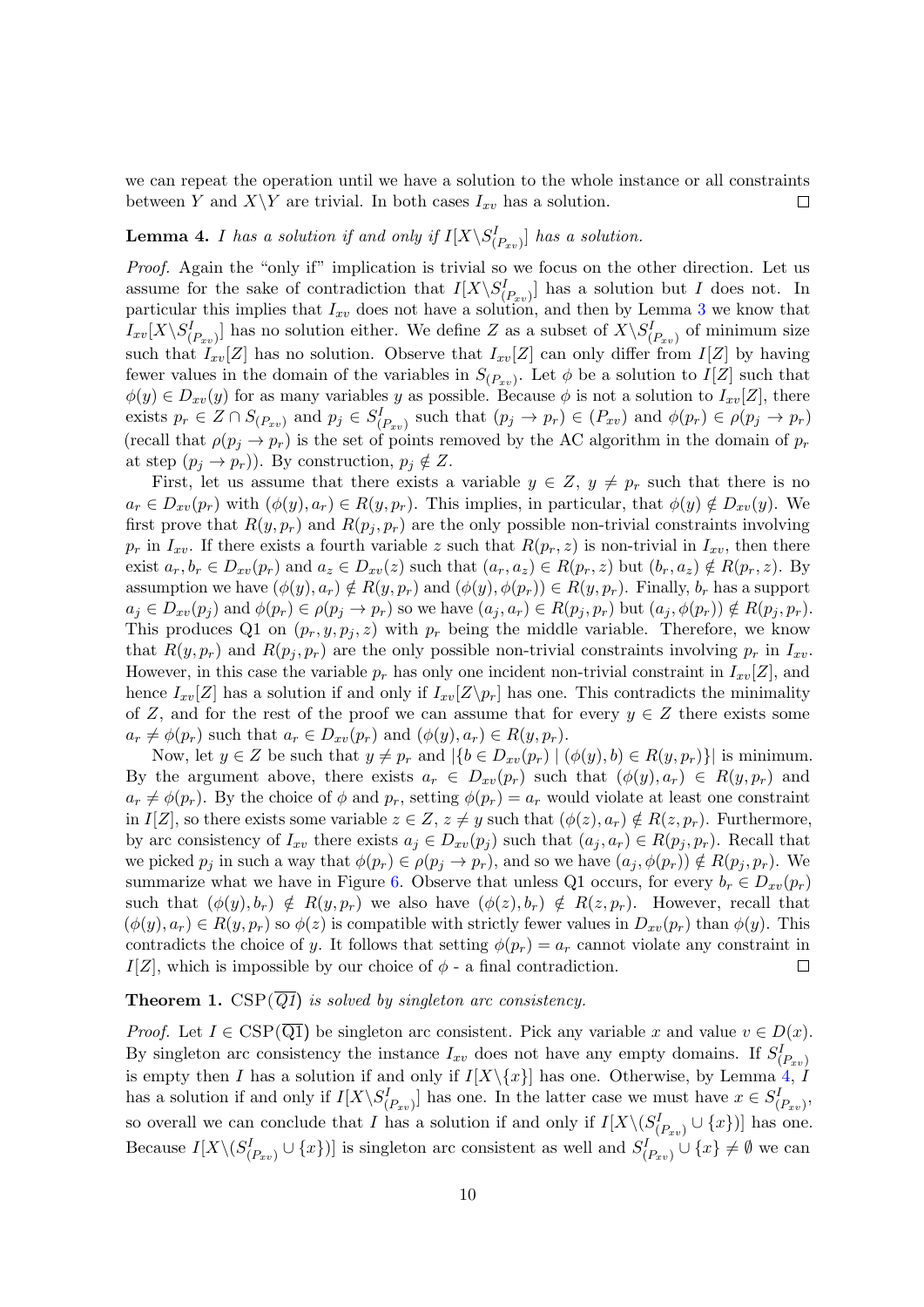

<span id="page-10-1"></span>Figure 6: Some positive and negative edges between y, z,  $p_i$  and  $p_r$ . The positive edges  $\phi(y)a_r$ and  $\phi(z)\phi(p_r)$  are omitted for clarity;  $b_r$  is any value in  $D_{xy}(p_r)$  that is not compatible with  $\phi(y)$ .

repeat the procedure until  $X \setminus (S_{(P_{xv})}^I \cup \{x\})$  is empty, at which point we may conclude that I has a solution.  $\Box$ 

### <span id="page-10-0"></span>6 Tractability of R8 and R7-

Q1 and R8 (Figure [2\)](#page-5-0) are structurally dissimilar, but the idea of using  $I_{xv}$  and the trace of the arc consistency algorithm to extract variables from  $I$  without altering satisfiability works in the case of R8 as well. We define a star to be a non-empty set of constraints whose scopes all intersect. The centers of a star are its variables of highest degree (every star with three or more variables has a unique center). The following lemma is the R8 analog of Lemma [1;](#page-7-1) the main differences are a slightly stronger prerequisite (no neighbourhood substitutable values) and that arc consistency leaves stars of non-trivial constraints instead of paths.

<span id="page-10-2"></span>**Lemma 5.** Let  $I = (X, D, C) \in \text{CSP}(\overline{RS})$  be singleton arc consistent. Let  $x \in X$ ,  $v \in D(x)$ and consider the instance  $I_{xv}$ . After the removal of every neighbourhood substitutable value, every connected component of non-trivial constraints that intersect with  $S_{(P_{xv})}$  is a star with a center in  $S_{(P_{xv})}$ .

Proof. We proceed by induction. Suppose that all neighbourhood substitutable values have been removed. First, no connected component of non-trivial constraints may contain  $p_0 = x$ . Then, let  $k \geq 0$  and suppose that every connected component of non-trivial constraints that intersect  $\{p_i \mid i \leq k\}$  is a star centered on  $S_{(P_{xv})}$ . Suppose also, for the sake of contradiction, that there exists a connected component  $G$  of non-trivial constraints that contains  $p_{k+1}$  and that is *not* a star centered on  $S_{(P_{xv})}$ .

Let  $p_j, j \leq k$  be such that  $(p_j \to p_{k+1}) \in (P_{xv})$ . By the induction hypothesis,  $p_j$  cannot be part of G and hence  $R(p_i, p_{k+1})$  must be trivial. Furthermore, if every simple path of non-trivial constraints starting at  $p_{k+1}$  had length 1 then G would be a star centered on  $p_{k+1}$ , which would contradict our assumption. Therefore, there exist two distinct variables  $z_1, z_2 \notin \{p_j, p_{k+1}\}\$  such that neither  $R(p_{k+1}, z_1)$  nor  $R(z_1, z_2)$  is trivial (again, the claim  $z_1, z_2 \neq p_j$  comes from the fact that  $p_j$  is not part of  $\mathcal{G}$ ).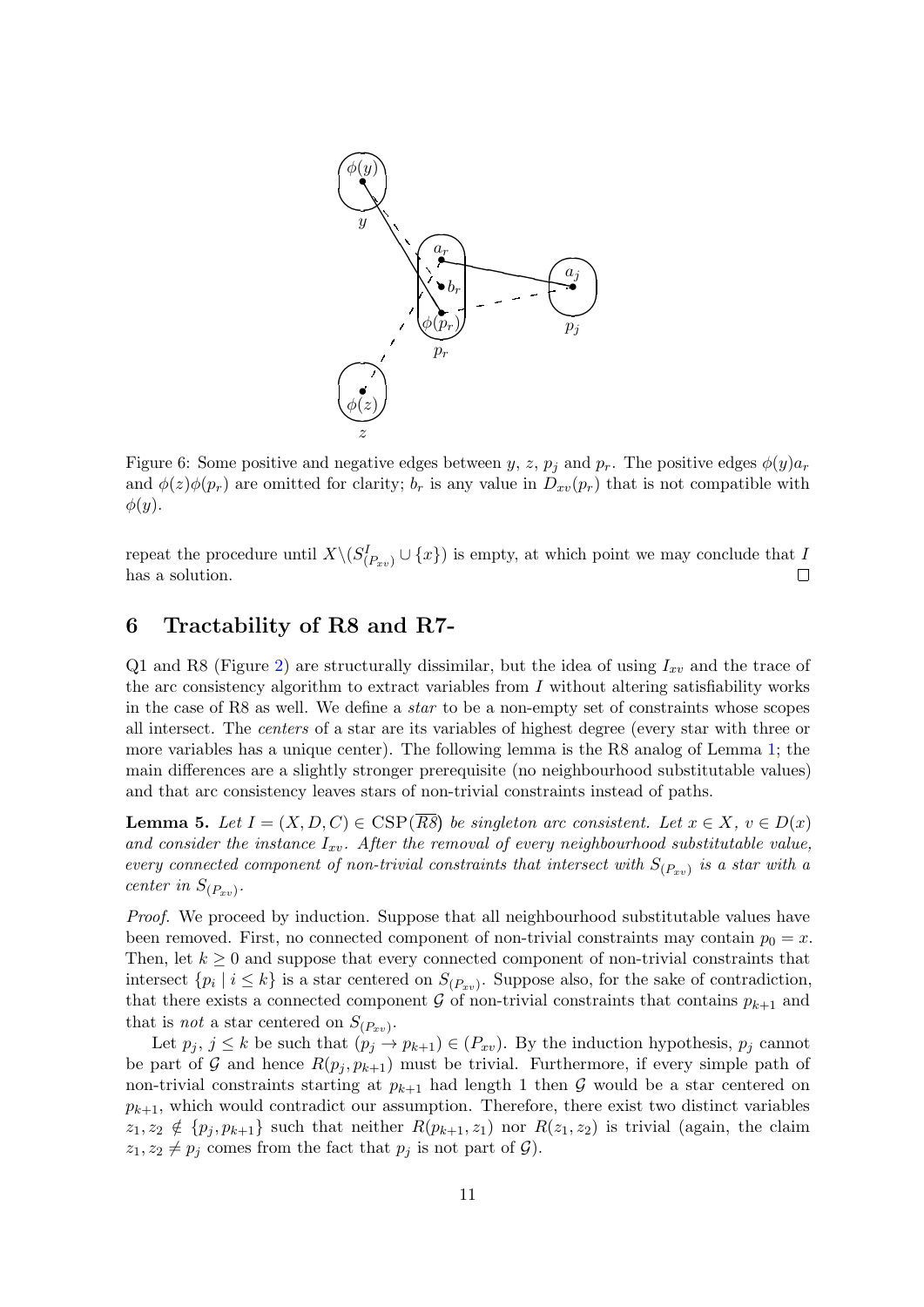Because  $R(p_{k+1}, z_1)$  is not trivial, there exist two distinct values  $a_{k+1}, b_{k+1} \in D_{xv}(p_{k+1})$ and  $a_1 \in D_{xv}(z_1)$  such that  $(a_{k+1}, a_1) \in R(p_{k+1}, z_1)$  but  $(b_{k+1}, a_1) \notin R(p_{k+1}, z_1)$ . Furthermore,  $R(p_j, p_{k+1})$  is trivial and hence there exists  $a_j \in D_{xv}(p_j)$  such that  $(a_j, a_{k+1}), (a_j, b_{k+1}) \in$  $R(p_j, p_{k+1})$ . Finally, since  $(p_j \to p_{k+1}) \in (P_{xv})$  some propagation must have taken place in the domain of  $p_{k+1}$ , and hence there exists  $c_{k+1}$  such that  $(a_i, c_{k+1}) \notin R(p_i, p_{k+1})$ . We can summarize what we have in the following picture (the tuple  $(a_1, a_2)$ ) comes from the fact that  $a_1$  must have a support in  $R(z_1, z_2)$ .



First case: there exists  $b_1 \in D_{xv}(z_1)$  such that  $(b_1, a_2) \notin R(z_1, z_2)$ . For R8 not to occur,  $(b_{k+1}, b_1)$  must not belong to  $R(p_{k+1}, z_1)$ . By arc consistency,  $b_1$  must be connected to some  $d_{k+1} \in D_{xv}(p_{k+1})$ . If there exists one such  $d_{k+1}$  such that  $(d_{k+1}, a_1) \notin R(p_{k+1}, z_1)$ , then R8 occurs again, so  $a_1$  dominates  $b_1$  in the constraint  $R(p_{k+1}, z_1)$ . However, recall that all neighbourhood substitutable values have been removed, so there must exist a variable  $z_3$  (potentially equal to  $z_2$ , but different from  $p_j, p_{k+1}, z_1$ ) and  $a_3 \in D_{xv}(z_3)$  such that  $(b_1, a_3) \in R(z_1, z_3)$  but  $(a_1, a_3) \notin R(z_1, z_3)$ . Finally, because  $b_{k+1}$  is arc consistent, there exists  $c_1 \in D(z_1)$  such that  $(b_{k+1}, c_1) \in R(p_{k+1}, z_1)$ . We obtain the following two structures, which may only differ on the last constraint.



The key observation here is that whenever  $a_1$  or  $b_1$  is compatible with any value v of a fourth variable  $y \notin \{p_j, p_{k+1}, z_1\}$ , then  $c_1$  is compatible with v as well unless R8 occurs. Thus, the only constraint on which  $c_1$  may not dominate both  $a_1$  and  $b_1$  is  $R(p_{k+1}, z_1)$ . However, if  $(d_{k+1}, c_1) \notin R(p_{k+1}, z_1)$  then R8 occurs in  $(p_j, p_{k+1}, z_1, z_2)$ , and if  $(a_{k+1}, c_1) \notin R(p_{k+1}, z_1)$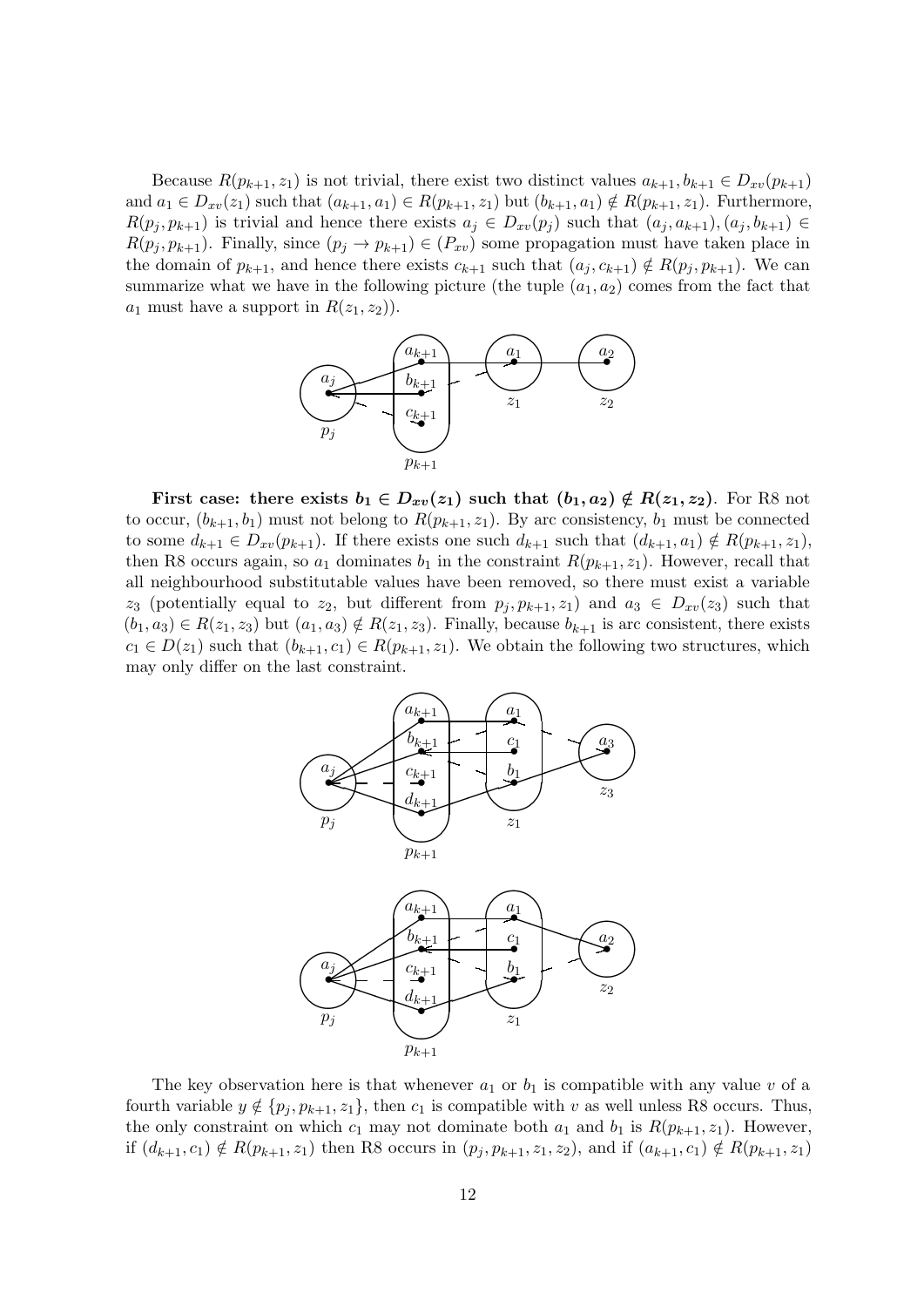then R8 occurs in  $(p_i, p_{k+1}, z_1, z_3)$ ; this is true for any choice of  $a_{k+1}$  and  $d_{k+1}$  so  $c_1$  dominates both  $a_1$  and  $b_1$  in  $R(p_{k+1}, z_1)$  - a contradiction, since it means that  $a_1$  and  $b_1$  should have been removed by neighbourhood substitution.

Second case: there does not exist  $b_1 \in D_{xv}(z_1)$  such that  $(b_1, a_2) \notin R(z_1, z_2)$ for any choice of  $z_2$ . This means that we must have  $(v_1, v_2) \in R(z_1, z_2)$  for all  $v_1 \in D_{xy}(z_1)$ and  $v_2 \in D_{xv}(z_2)$  such that  $(a_1, v_2) \in R(z_1, z_2)$ . Putting this together with the fact that by hypothesis  $R(z_1, z_2)$  is not trivial, there exists  $b_2 \in D_{xy}(z_2)$  such that  $(a_1, b_2) \notin R(z_1, z_2)$ . Then  $b_2$  must have a support  $(b_1, b_2)$  in  $R(z_1, z_2)$ , and  $b_1$  must have a support  $(d_{k+1}, b_1)$  in  $R(p_{k+1}, z_1)$ . Because  $R(p_j, p_{k+1})$  is trivial,  $(a_j, d_{k+1}) \in R(p_j, p_{k+1})$ . Let us update our picture:



Observe that  $a_{k+1}$  is an arbitrary value of  $D_{xv}(p_{k+1})$  that is compatible with  $a_1$ . If  $(a_{k+1}, b_1) \notin R(p_{k+1}, z_1)$ , then R8 occurs. Hence, every value compatible with  $a_1$  in every constraint involving  $z_1$  is also compatible with  $b_1$ . This means that  $a_1$  should have been removed by neighbourhood substitution - a final contradiction.  $\Box$ 

In the proof of SAC-solvability of Q1, only inner variables are extracted from the instance. The above lemma suggests that in the case of R8 it is more convenient to extract all variables in  $S_{(P_{xv})}$ , plus any variable that can be reached from those via a non-trivial constraint.

<span id="page-12-0"></span>**Lemma 6.** Let  $I = (X, D, C) \in \text{CSP}(\overline{R8})$  be singleton arc consistent. Let  $x \in X$ ,  $v \in D(x)$ and consider the instance  $I_{xv}$ . After the removal of every neighbourhood substitutable value, there exists a partition  $(X_1, X_2)$  of X such that

- $S_{(P_{xy})} \subseteq X_1;$
- $\forall (x, y) \in X_1 \times X_2$ ,  $R(x, y)$  is trivial;
- Every connected component of non-trivial constraints with scopes subsets of  $X_1$  is a star.

*Proof.* Let  $X_1 = S_{(P_{xv})} \cup \{z \in X \mid \exists y \in S_{(P_{xv})} : D_{xv}(y) \times D_{xv}(z) \nsubseteq R(y,z)\}\.$  We have  $S_{(P_{xy})} \subseteq X_1$ , and by construction every non-trivial constraint between  $y \in X_1$  and  $z \notin X_1$  must be such that  $y \notin S_{(P_{xy})}$  and y is adjacent to a variable in  $S_{(P_{xy})}$  via a non-trivial constraint. By Lemma [5](#page-10-2) this is impossible, and hence there is no non-trivial constraint between  $X_1$  and  $X\setminus X_1$ . The last property is immediate by Lemma [5.](#page-10-2)  $\Box$ 

**Theorem 2.** CSP( $\overline{R8}$ ) is solved by singleton arc consistency.

*Proof.* Let  $I \in \text{CSP}(\overline{\text{RS}})$  and suppose that I is singleton arc consistent. Let  $x \in X$  and  $v \in D(x)$ . Because of singleton arc consistency the instance  $I_{xv}$  has no empty domains. We remove all neighbourhood substitutable values from  $I_{xv}$ . By Lemma [6,](#page-12-0) the variable set of  $I_{xv}$  can be divided into two parts  $X_1, X_2$  such that  $I_{xv}$  has a solution if and only if both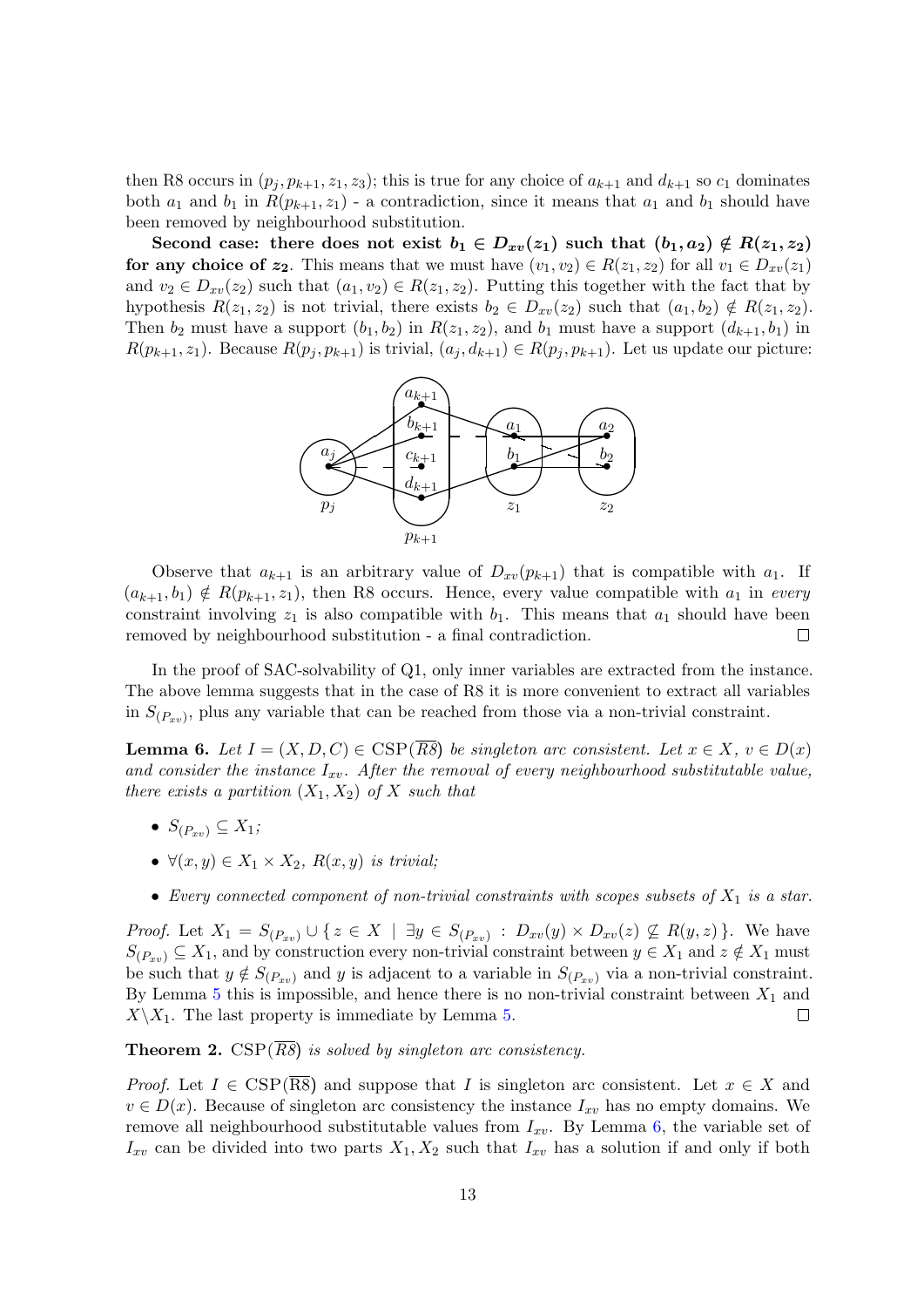

<span id="page-13-0"></span>Figure 7: The patterns  $\hat{M}$  (left) and  $V_2$  (right).

 $I_{xv}[X_1]$  and  $I_{xv}[X_2]$  are satisfiable.  $I_{xv}[X_1]$  is an arc consistent instance with no cycle of nontrivial constraints, and hence is satisfiable.  $I_{xv}[X_2]$  is exactly  $I[X_2]$  with some neighbourhood substitutable values removed because no variable in  $X_2$  was affected by propagation after x was assigned. Call this new instance  $I[X_2]'$ . Because  $I[X_2]'$  is singleton arc consistent as well (being singleton arc consistent is invariant under projection and removal of neighbourhood substitutable values), we can repeat the same reasoning on  $I[X_2]'$ . At each step the set  $X_1$ cannot be empty (it contains  $x$ ) so this procedure will always terminate, and because each  $I[X_1]$  has a solution I has a solution as well.  $\Box$ 

Our proof of the SAC-solvability of R7- (Figure [3\)](#page-5-1) follows a similar reasoning, with two main differences. First, branching on just any variable-value pair (as we did for Q1 and R8) may lead to a subproblem that is *not* solved by arc consistency. However, once the right assignment is made the reward is much greater as all constraints involving a variable whose domain has been reduced by arc consistency must become trivial except at most one.

Finding out which variable-value pair  $(x, y)$  we should branch on is tricky. We first show that the above property is guaranteed to hold if  $(x, v)$  is the meet point of the positive edges in a particular pattern M (Figure [7\)](#page-13-0). However, M is an NP-hard pattern  $[17]$  $[17]$  so it might happen that M does not occur at all in the instance. To handle this problem we define a weaker pattern  $V_2$  (Figure [7\)](#page-13-0), whose absence is known to imply SAC-solvability (because it is a sub-pattern of R8) and hence can be safely assumed to occur somewhere. Our strategy is to branch on the assignment that corresponds to the meet point of the positive edges in  $V_2$  and attempt to prove that the above property holds by induction, following the trace of the AC algorithm. We then show that if the induction started from  $V_2$  breaks then  $\tilde{M}$  must occur somewhere - a win-win situation.

<span id="page-13-1"></span>**Lemma 7.** Let  $I = (X, D, C) \in \text{CSP}(\overline{RT})$  be singleton arc consistent. Let  $x \in X$  be such that M occurs on  $(y, x, z)$  with x the middle variable and v be the value in  $D(x)$  that is the meet point of the two positive edges. Then every constraint whose scope contains a variable in  $S_{(P_{xv})}$  is trivial in  $I_{xv}$ , except possibly  $R(y, z)$ .

*Proof.* We prove the claim by induction. Every constraint with  $p_0 = x$  in its scope is trivial. Let  $k \geq 0$  and suppose that the claim holds for every constraint whose scope contains a variable in  $\{p_i \mid i \leq k\}$ . Let  $w \in X \setminus \{p_i \mid i \leq k\}$  be a variable such that  $R(p_{k+1}, w)$  is not trivial in  $I_{xy}$  and  $\{p_{k+1}, w\} \neq \{y, z\}$ . Let  $p_j$  be such that  $(p_j \rightarrow p_{k+1}) \in (P_{xy})$ , with  $j \leq k$ . Because  $R(p_{k+1}, w)$  is not trivial and  $I_{xv}$  is arc consistent, there exist  $a_{k+1}, b_{k+1} \in D_{xv}(p_{k+1})$ and  $a_w \in D_{xv}(w)$  such that  $(a_{k+1}, a_w) \in R(p_{k+1}, w)$  and  $(b_{k+1}, a_w) \notin R(p_{k+1}, w)$ .

If  $R(p_j, p_{k+1})$  is trivial, then there exists  $a_j \in D_{xv}(p_j)$  such that  $(a_j, a_{k+1}), (a_j, b_{k+1}) \in$  $R(p_j, p_{k+1})$  and  $c_{k+1}$  such that  $(a_j, c_{k+1}) \notin R(p_j, p_{k+1})$   $(c_{k+1}$  is one of the values that were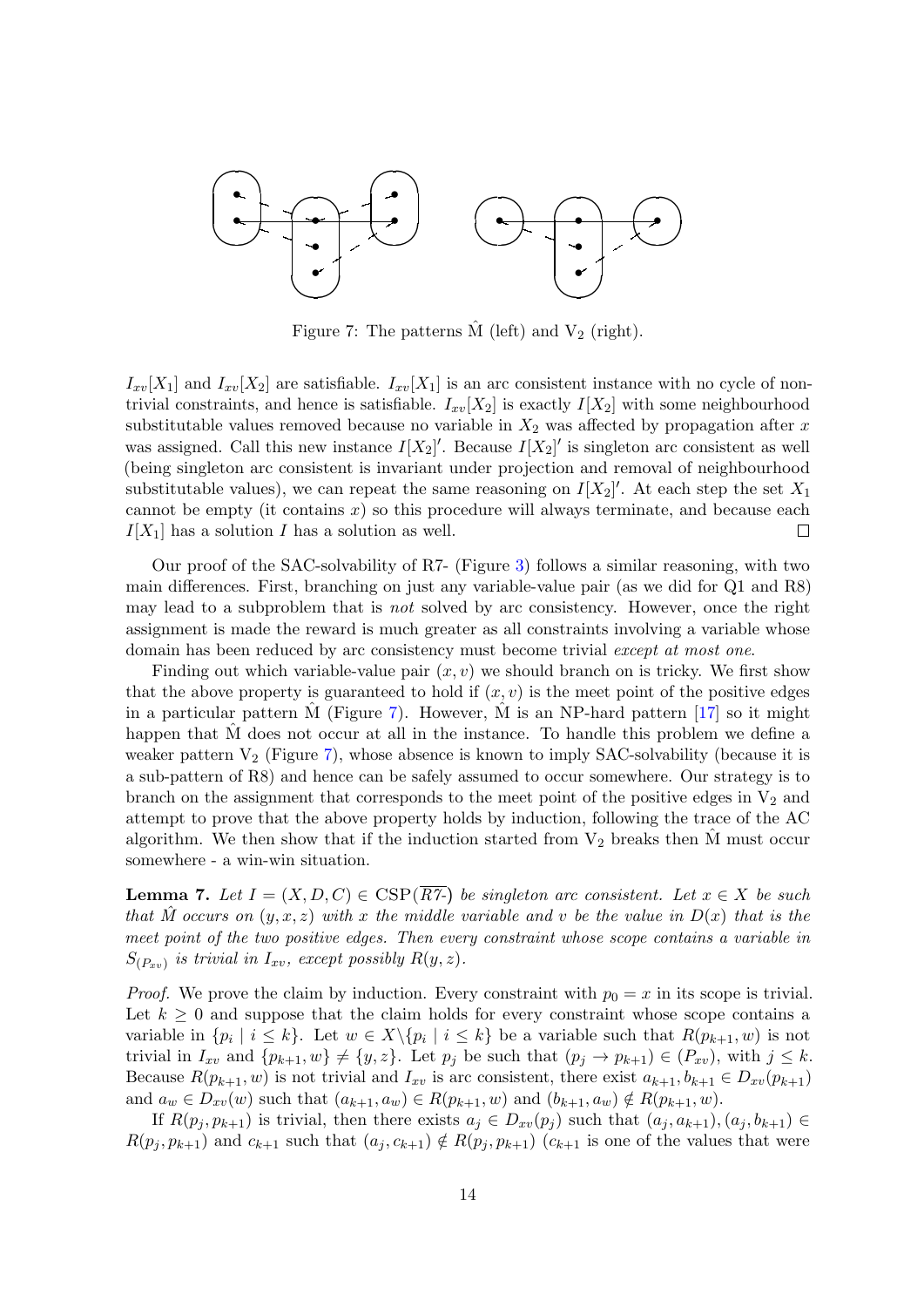eliminated by arc consistency at step  $(p_j \to p_{k+1})$ ). Then, if  $p_j \neq x$  there exists  $p_i$ ,  $i < j$ such that  $(p_i \rightarrow p_j) \in (P_{xy})$ . By arc consistency and because some propagation must have taken place in the domain of  $p_j$  at step  $(p_i \rightarrow p_j)$ , there exists  $a_i \in D_{xv}(p_i)$  and  $b_j$  such that  $(a_i, a_j) \in R(p_i, p_j)$  and  $(a_i, b_j) \notin R(p_i, p_j)$ . It follows that R7- occurs on  $(p_i, p_j, p_{k+1}, w)$ , a contradiction. On the other hand, if  $p_i = x$  then we obtain the same contradiction by using either y or z (the one which does not appear in  $\{p_{k+1}, w\}$ ) instead of  $p_i$ .

By the induction hypothesis, if  $R(p_i, p_{k+1})$  is not trivial then  $\{p_i, p_{k+1}\} = \{y, z\}$ . By symmetry we can assume  $p_{k+1} = z$ .  $R(x, z)$  is trivial, so  $\{(v, a_{k+1}), (v, b_{k+1})\} \subseteq R(x, z)$ . Furthermore, M occurs on  $(y, x, z)$  so there exist  $c_{k+1}$  such that  $(v, c_{k+1}) \notin R(x, z)$  and  $a_y, b_x$  such that  $(a_y, v) \in R(y, z)$  but  $(a_y, b_x) \notin R(y, z)$ . Then, R7- occurs on  $(y, x, z, w)$ , a contradiction.

In both cases the induction holds, so the claim follows.

 $\Box$ 

<span id="page-14-0"></span>**Lemma 8.** Let  $I = (X, D, C) \in \text{CSP}(\hat{M}) \cap \text{CSP}(\overline{RT})$  be singleton arc consistent. Let  $x \in X$ be such that  $V_2$  occurs on  $(y, x, z)$  with x the middle variable and v be the value in  $D(x)$  that is the meet point of the two positive edges. Then every constraint whose scope contains a variable in  $S_{(P_{xv})}$  is trivial in  $I_{xv}$ , except possibly  $R(y, z)$ .

*Proof.* The proof follows the same idea as for Lemma [7.](#page-13-1) However, in this case the fact that  $\hat{M}$ does not occur is critical in order to keep the induction going.

Again, every constraint with  $p_0 = x$  in its scope is trivial. Let  $k \geq 0$  and suppose that the claim holds for every constraint whose scope contains a variable in  $\{p_i \mid i \leq k\}$ . Let  $w \in X \setminus \{p_i \mid i \leq k\}$  be a variable such that  $R(p_{k+1}, w) \in C$  is not trivial in  $I_{xv}$  and  ${p_{k+1}, w} \neq {y, z}$ . Let  $p_j$  be such that  $(p_j \rightarrow p_{k+1}) \in (P_{xy})$ . Because  $R(p_{k+1}, w)$  is not trivial and  $I_{xv}$  is arc consistent, there exist  $a_{k+1}, b_{k+1} \in D_{xv}(p_{k+1})$  and  $a_w \in D_{xv}(w)$  such that  $(a_{k+1}, a_w) \in R(p_{k+1}, w)$  and  $(b_{k+1}, a_w) \notin R(p_{k+1}, w)$ .

If  $R(p_j, p_{k+1})$  is trivial we can proceed exactly as in the proof of Lemma [7,](#page-13-1) so let us focus on the case where  $R(p_i, p_{k+1})$  is not trivial. By induction we must have  $\{p_i, p_{k+1}\} = \{y, z\}$ . We assume without loss of generality that  $p_{k+1} = z$ . If  $(x \to z) \in (P_{xy})$  then we can use x instead of y to bring us to the case where  $R(p_i, p_{k+1})$  is trivial, so let us assume  $(x \to z) \notin (P_{xy})$ . Then, if  $(x \to y) \notin (P_{xy})$  there exists  $p_i, p_l$  such that  $i, l \leq k$ ,  $(p_i \to y) \in (P_{xy})$  and  $(p_l \to p_i) \in (P_{xv})$ . However, by induction  $R(p_i, y)$  is trivial and thus  $R(y, z)$  should have been trivial as well (otherwise, the argument of Lemma [7](#page-13-1) produces R7- on  $(p_l, p_i, y, z)$ ). We can therefore assume that  $(x \to y) \in (P_{xv})$  to work our way towards a contradiction. In particular, this means that there exists  $c_y$  such that  $(v, c_y) \notin R(x, y)$   $(c_y$  being a value eliminated by arc consistency). Because  $V_2$  occurs on  $(y, x, z)$ , there exists  $a_y \in D_{xy}(y)$  and  $a_x$  such that  $(v, a_y) \in R(x, y)$  and  $(a_x, a_y) \notin R(x, y)$ . The picture below summarises the structure derived from the arguments above. Observe that we can always assume that either  $(a_y, a_{k+1}) \in R(y, z)$ or  $(a_y, b_{k+1}) \in R(y, z)$  by replacing  $a_{k+1}$  or  $b_{k+1}$  with a support for  $a_y$  in  $R(y, z)$ .

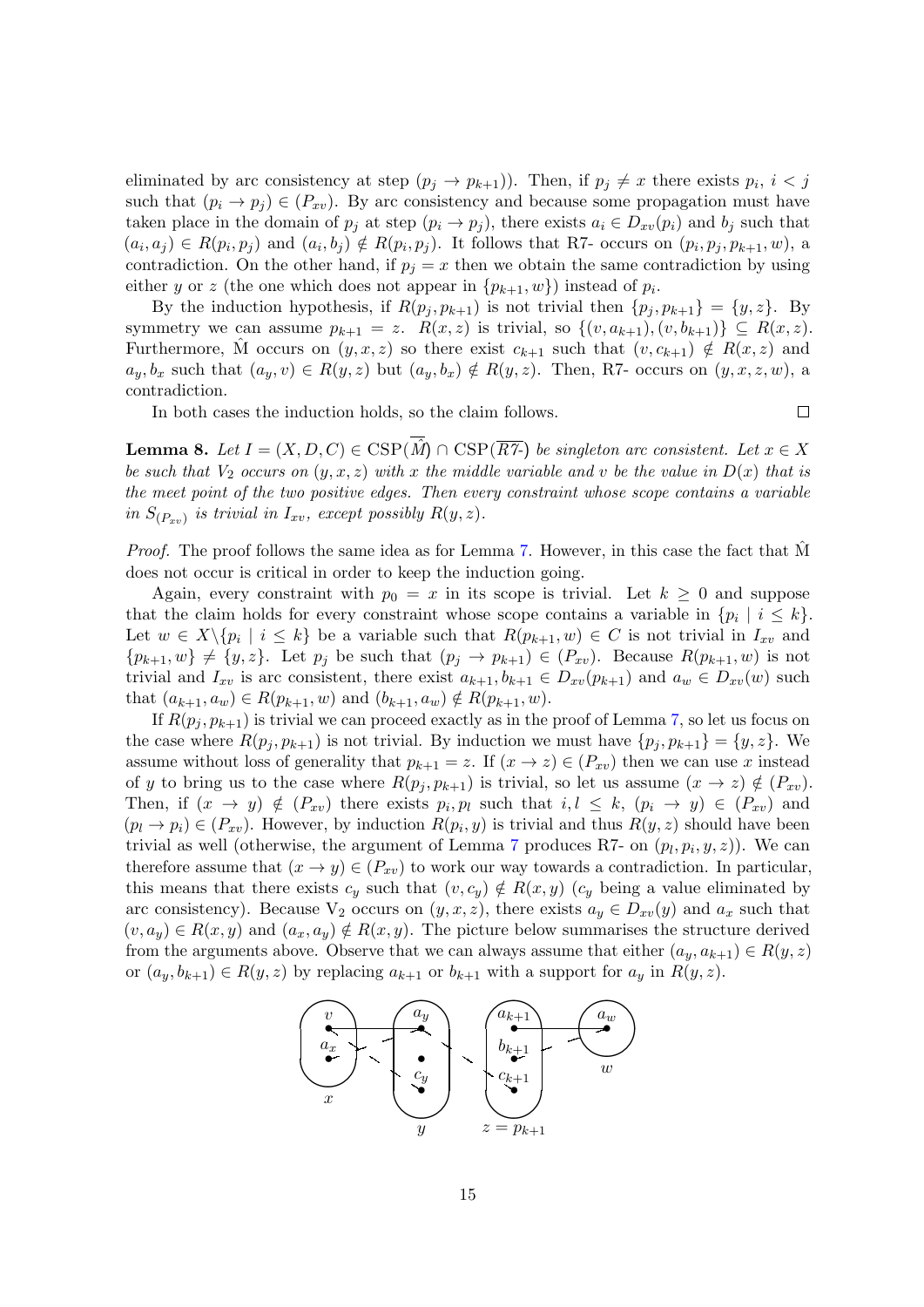If  $(a_y, a_{k+1}) \in R(y, z)$ , then unless R7- occurs on  $(x, y, z, w)$  we must have  $(a_y, b_{k+1}) \notin$  $R(y, z)$ . By arc consistency of  $I_{xy}$ , there exists  $b_y \in D_{xy}(y)$  such that  $(b_y, b_{k+1}) \in R(y, z)$ ,  $(b_y, c_{k+1}) \notin R(y, z)$  (since  $c_{k+1}$  was eliminated by arc consistency) and because  $R(x, y)$  is trivial we have  $(v, b_y) \in R(x, y)$ . Again, unless R7- occurs on  $(x, y, z, w)$  we have  $(b_y, a_{k+1}) \notin R(y, z)$ . At this point one can observe in the picture below that the pattern M occurs on  $(x, y, z)$  with the meet point of the two solid lines being  $a_y$ . This contradicts the assumption that  $I \in$  $CSP(\hat{M})$ .



The case where  $(a_y, b_{k+1}) \in R(y, z)$  is almost symmetric. Because R7- does not occur, we must have  $(a_y, a_{k+1}) \notin R(y, z)$ . By arc consistency, there exists some  $b_y \in D_{x}v(y)$  such that  $(b_y, a_{k+1}) \in R(y, z), (b_y, c_{k+1}) \notin R(y, z)$  and because  $R(x, y)$  is trivial we have  $(v, b_y) \in R(x, y)$ . It follows from the absence of R7- that  $(b_y, b_{k+1}) \notin R(y, z)$ , which create the pattern M on  $(x, y, z)$  with its meet point being  $a_y$ , as shown in the picture below.



This final contradiction completes the proof.

 $\Box$ 

**Theorem 3.** CSP( $\overline{RT}$ ) is solved by singleton arc consistency.

*Proof.* Let  $I = (X, D, C) \in \text{CSP}(\overline{RT})$ , and suppose that enforcing SAC did not lead to a wipeout of any variable domain. If  $V_2$  does not occur in I then it has a solution (recall that absence of  $V_2$  ensures solvability by SAC), so let us assume that  $V_2$  occurs. Let  $x \in X$  and  $v \in D(x)$  be such that v is the meet point of solid edges of M if M occurs in I, and the meet point of  $V_2$  otherwise. I is SAC so the instance  $I_{xv}$  has no empty domains. By Lemma [7](#page-13-1) and Lemma [8,](#page-14-0) there is at most one non-trivial constraint in  $I_{xv}[S_{(P_{xv})}]$  so by arc consistency for every  $x_1 \in S_{(P_{xv})}$  and  $v_1 \in D_{xv}(x_1)$  there is a solution  $\phi$  to  $I_{xv}[S_{(P_{xv})}]$  such that  $\phi(x_1) = v_1$ . Furthermore,  $I_{xv}[X\setminus S_{(P_{xv})}] = I[X\setminus S_{(P_{xv})}]$  and there is at most one non-trivial constraint in  $I_{xy}$  with one endpoint in  $S_{(P_{xy})}$  and the other in  $X \backslash S_{(P_{xy})}$ . By combining the two properties we obtain that  $I_{xy}$  has a solution if and only if  $I[X\setminus S_{(P_{xy})}]$  has one. Because  $I[X\setminus S_{(P_{xy})}]$  is SAC and R7- still does not occur, we can repeat the operation until we have a solution to the whole instance. П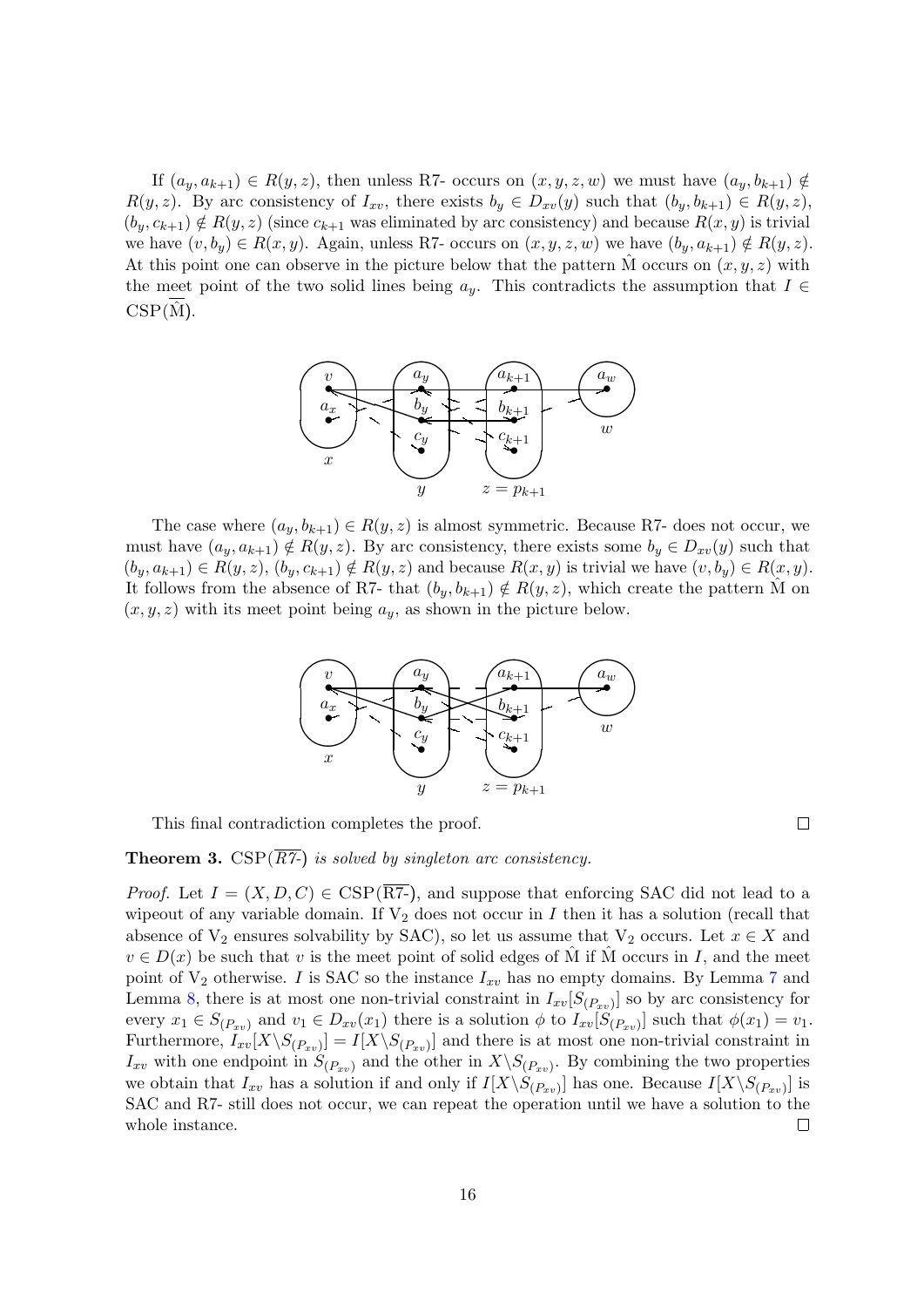

<span id="page-16-2"></span>Figure 8: (a) The pattern  $V^-$  and (b) the associated broken-triangle pattern (BTP).

### <span id="page-16-0"></span>7 Tractability of Q2 and R5

For our last two proofs of SAC-decidability, we depart from the trace technique. Our fundamental goal, however, remains the same: find an operation which shrinks the instance without altering satisfiability, introducing the pattern or losing singleton arc consistency. For Q2 this operation is BTP-merging [\[19\]](#page-26-8) and for R5 it is removing constraints.

Consider the pattern V<sup>-</sup> shown in Figure [8\(](#page-16-2)a). We say that V<sup>-</sup> occurs at point a or at variable x if  $a \in D(x)$  is the central point of the pattern in the instance. The pattern V<sup>-</sup> is known to be tractable since all instances in  $CSP(\overline{V}^-)$  satisfy the joint-winner property [\[22\]](#page-26-11). However, we show a slightly different result, namely that singleton arc consistency is sufficient to solve instances in which V<sup>−</sup> only occurs at degree-2 variables.

<span id="page-16-1"></span>**Lemma 9.** Instances in which  $V^-$  only occurs at degree-2 variables are solved by singleton arc consistency.

Proof. Singleton arc consistency only eliminates values from domains and thus cannot increase the degree of a variable nor introduce the pattern V−. Hence, singleton arc consistency cannot lead to the occurrence of the pattern V<sup>−</sup> at a variable of degree greater than two. Therefore it is sufficient to show that any SAC instance I in which  $V^-$  only occurs at degree-2 variables is satisfiable.

We will show that it is always possible to find an independent partial solution, i.e. an assignment to a non-empty subset of the variables of  $I$  which is compatible with all possible assignments to the other variables. A solution can be found by repeatedly finding independent partial solutions. If I has only degree-2 variables, then it is folklore (and easy to show) that singleton arc consistency implies satisfiability. So we only need to consider the case in which I has at least one variable  $x_1$  of degree greater than or equal to three. Choose an arbitrary value  $a_1 \in D(x_1)$ . If this assignment is compatible with all assignments to all other variables, then this is the required independent partial solution, so suppose that there is a negative edge  $a_1b$  where  $b \in D(x_2)$  for some variable  $x_2$ . By assumption, since  $x_1$  has degree greater than or equal to three, the pattern V<sup>-</sup> does not occur at  $x_1$  and hence the assignment  $(x_1, a_1)$  is compatible with all assignments to all variables other than  $x_1, x_2$ .

Now suppose that we have a partial assignment  $(x_1, a_1), \ldots, (x_k, a_k)$ , as shown in Figure [9,](#page-17-0) such that

1. for  $i = 1, ..., k, a_i \in D(x_i)$ ,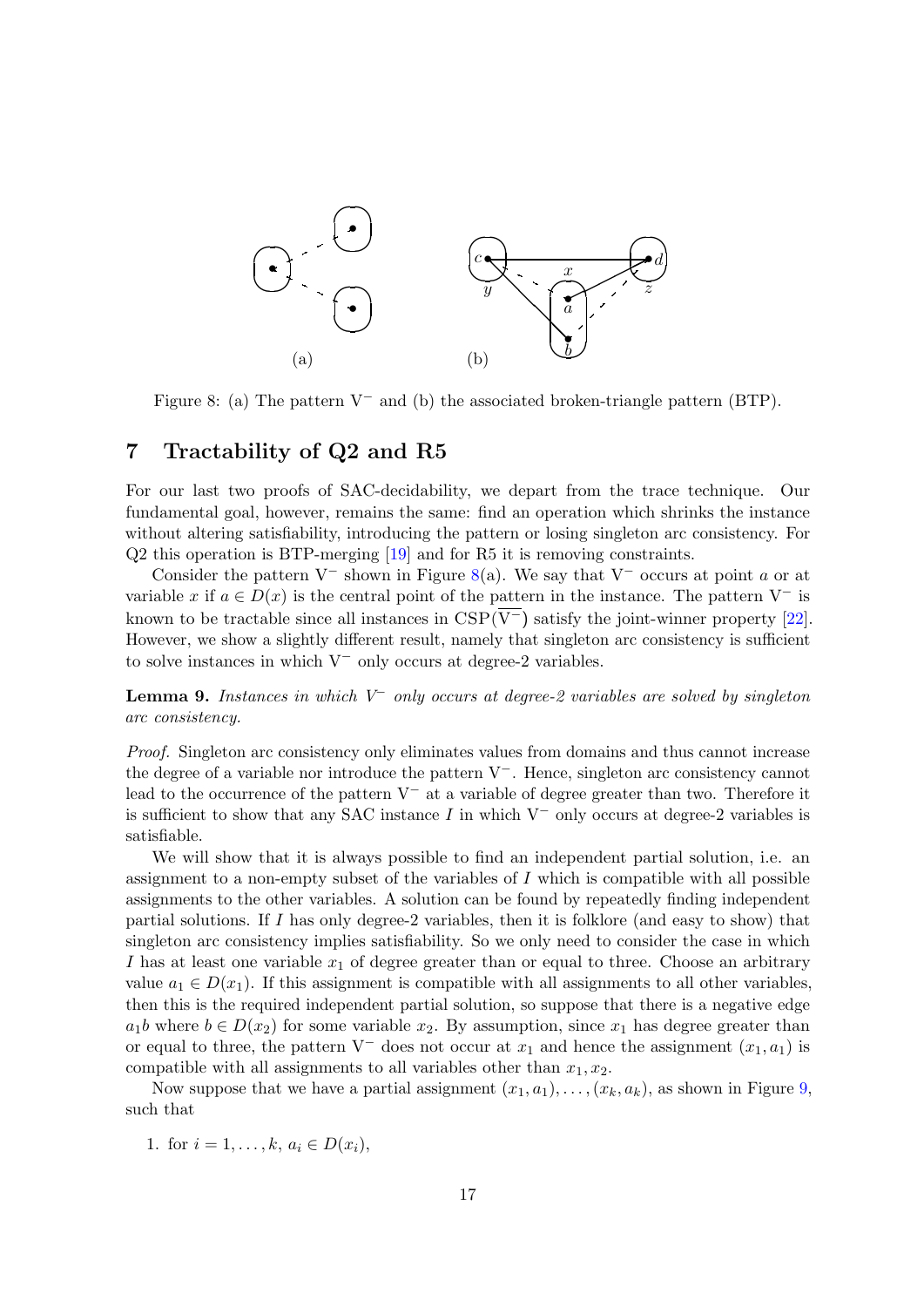

<span id="page-17-0"></span>Figure 9: The edge  $a_i a_j$  must be positive, otherwise the pattern V<sup>-</sup> would occur at  $a_i$  and variable  $x_i$  would have degree at least three. In the special case  $i = 1$ , this follows from our choice of  $x_1$  to be a variable of degree at least three.

- 2. for  $i = 1, ..., k 1$ ,  $\exists b \in D(x_{i+1})$  such that  $a_i b$  is a negative edge.
- 3. for  $i = 1, \ldots, k 1$ ,  $a_i a_{i+1}$  is a positive edge.

The assignments  $(x_i, a_i)$   $(i = 1, \ldots, k)$  are all compatible with each other, otherwise the pattern V<sup>−</sup> would occur at a variable of degree three or greater, as illustrated in Figure [9.](#page-17-0) Furthermore, for the same reason, the assignments  $(x_i, a_i)$   $(i = 1, \ldots, k-1)$  are all compatible with all possible assignments to all variables other than  $x_1, \ldots, x_k$ . It only remains to consider the compatibility of  $a_k$  with the assignments to variables other than  $x_1, \ldots, x_k$ .

If the assignment  $(x_k, a_k)$  is compatible with all assignments to all variables other than  $x_1, \ldots, x_k$ , then we have an independent partial solution to  $x_1, \ldots, x_k$ . On the other hand, if for some  $x_{k+1} \notin \{x_1, \ldots, x_k\}$ , there is  $b \in D(x_{k+1})$  such that  $a_k b$  is a negative edge, then by (singleton) arc consistency there exists  $a_{k+1} \in D(x_{k+1})$  such that  $a_k a_{k+1}$  is a positive edge and we have a larger partial assignment with the above three properties. Therefore, we can always add another assignment until the resulting partial assignment is an independent partial solution (or we have assigned all variables).  $\Box$ 

Two values  $a, b \in D(x)$  are *BTP-mergeable* [\[19\]](#page-26-8) if there are not two other distinct variables  $y, z \neq x$  such that there exist  $c \in D(y)$  and  $d \in D(z)$  with ad, bc, cd positive edges and ac, bd negative edges as shown in Figure [8\(](#page-16-2)b). The  $BTP$ -merging operation consists in merging two BTP-mergeable points  $a, b \in D(x)$ : the points  $a, b$  are replaced by a new point c in  $D(x)$  such that for all other variables  $w \neq x$  and for all  $d \in D(w)$ , cd is a positive edge if at least one of ad, bd was a positive edge (a negative edge otherwise). BTP-merging preserves satisfiability [\[19\]](#page-26-8).

<span id="page-17-1"></span>**Lemma 10.** Let  $P$  be a pattern in which no point occurs in more than one positive edge. Then the BTP-merging operation cannot introduce the pattern P in an instance  $I \in \text{CSP}(P)$ .

*Proof.* Suppose that the pattern  $P$  occurs in an instance  $I'$  obtained by BTP-merging of two points  $a, b$  in I to create a new point c in I'. From the assumptions about P, we know that c belongs to any number of negative edges  $ce_1, \ldots, ce_r$ , but at most one positive edge cd in the occurrence of  $P$  in  $I'$ . By the definition of merging, in  $I$  one of ad, bd must have been a positive edge and all of  $ae_1, \ldots, ae_r$  and  $be_1, \ldots, be_r$  must have been negative. Without loss of generality, suppose that ad was a positive edge. But then the pattern  $P$  occurred in  $I$  (on  $a$ instead of c) which is a contradiction.  $\Box$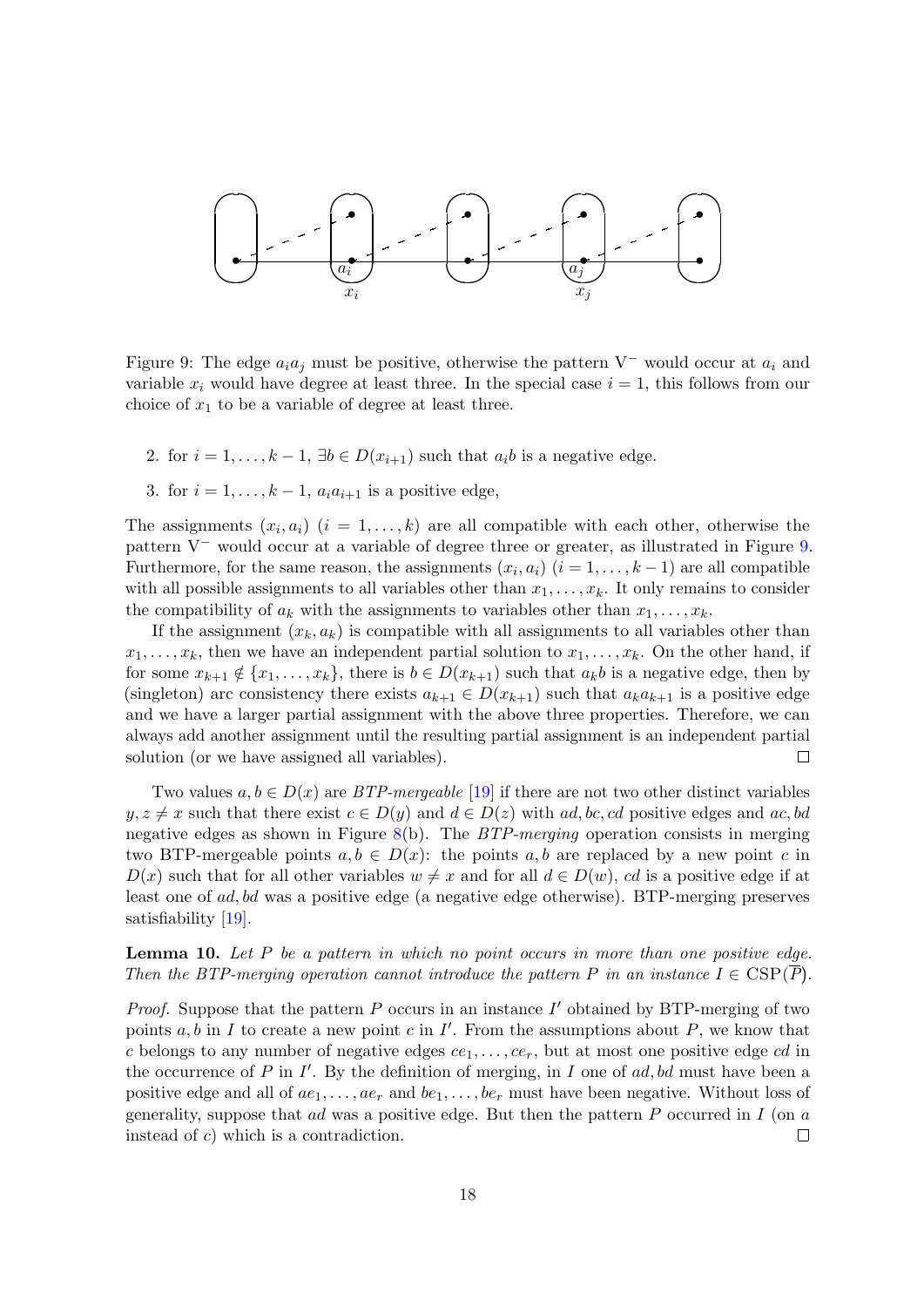

<span id="page-18-0"></span>Figure 10: The pattern  $V^-$  cannot occur at a if Q2 does not occur in the instance.

Since Q2 has no point which occurs in more than one positive edge, we can deduce from Lemma [10](#page-17-1) that Q2 cannot be introduced by BTP-merging. We then combine this property with Lemma [9](#page-16-1) by proving that  $V^-$  can only occur at degree-2 variables in any instance of  $CSP(\overline{Q2})$  with no BTP-mergeable values.

#### **Theorem 4.** CSP( $\overline{Q2}$ ) is solved by singleton arc consistency.

*Proof.* Let  $I \in \text{CSP}(\overline{Q2})$ . Since establishing singleton arc consistency cannot introduce patterns, and hence in particular cannot introduce Q2, we can assume that I is SAC. Let  $I'$  be the result of applying BTP-merging operations to I until convergence. By Lemma  $10$ , we know that  $I' \in \text{CSP}(\overline{Q2})$ . Furthermore, since BTP-merging only weakens constraints (in the sense that the new value  $c$  is constrained less than either of the values  $a, b$  it replaces), it cannot destroy singleton arc consistency; hence  $I'$  is SAC. By Lemma [9,](#page-16-1) it suffices to show that  $V^-$  cannot occur in  $I'$  at variables of degree three or greater.

Consider an arbitrary point  $a \in D(x)$  at a variable x which is of degree three or greater. We will show that  $V^-$  cannot occur at a, which will complete the proof. If a belongs to no negative edge then clearly  $V^-$  cannot occur at a. The existence of a negative edge and the (singleton) arc consistency of I implies that there there is some other value  $b \in D(x)$ . Since a, b cannot be BTP-merged, there must be other variables  $y, z$  and values  $c \in D(y), d \in D(z)$ with  $ad, bc, cd$  positive edges and  $ac, bd$  negative edges, as shown in Figure [10.](#page-18-0) Now since  $Q2$ does not occur in  $I$ , we can deduce that a and b are connected by positive edges to all points in  $D(v)$  for  $v \notin \{x, y, z\}$ . Since x is of degree three or greater, there must therefore be another point  $e \in D(x) \setminus \{a, b\}$  and a negative edge  $ef$  where  $f \in D(w)$  for some  $w \notin \{x, y, z\}$  (as shown in Figure [10\)](#page-18-0). By applying the same argument as above, knowing that  $a, e$  cannot be BTP-merged, we can deduce that  $a$  and  $e$  are connected by positive edges to all points in  $D(v)$  for  $v \notin \{x, y, w\}$ . Hence, a can only be connected by negative edges to points in  $D(y)$ . It follows that the pattern  $V^-$  cannot occur at a, which completes the proof.  $\Box$ 

That only leaves R5. Removing constraints cannot introduce R5 because it is a monotone pattern, so we can apply repeatedly the following lemma to obtain our last result.

#### <span id="page-18-1"></span>**Lemma 11.** If the pattern R5 does not occur in a singleton arc consistent binary CSP instance I, then removing any constraint leaves the satisfiability of I invariant.

*Proof.* Suppose that the pattern R5 does not occur in the instance I and that I is singleton arc consistent. Let  $I'$  be the instance which results when we eliminate the constraint between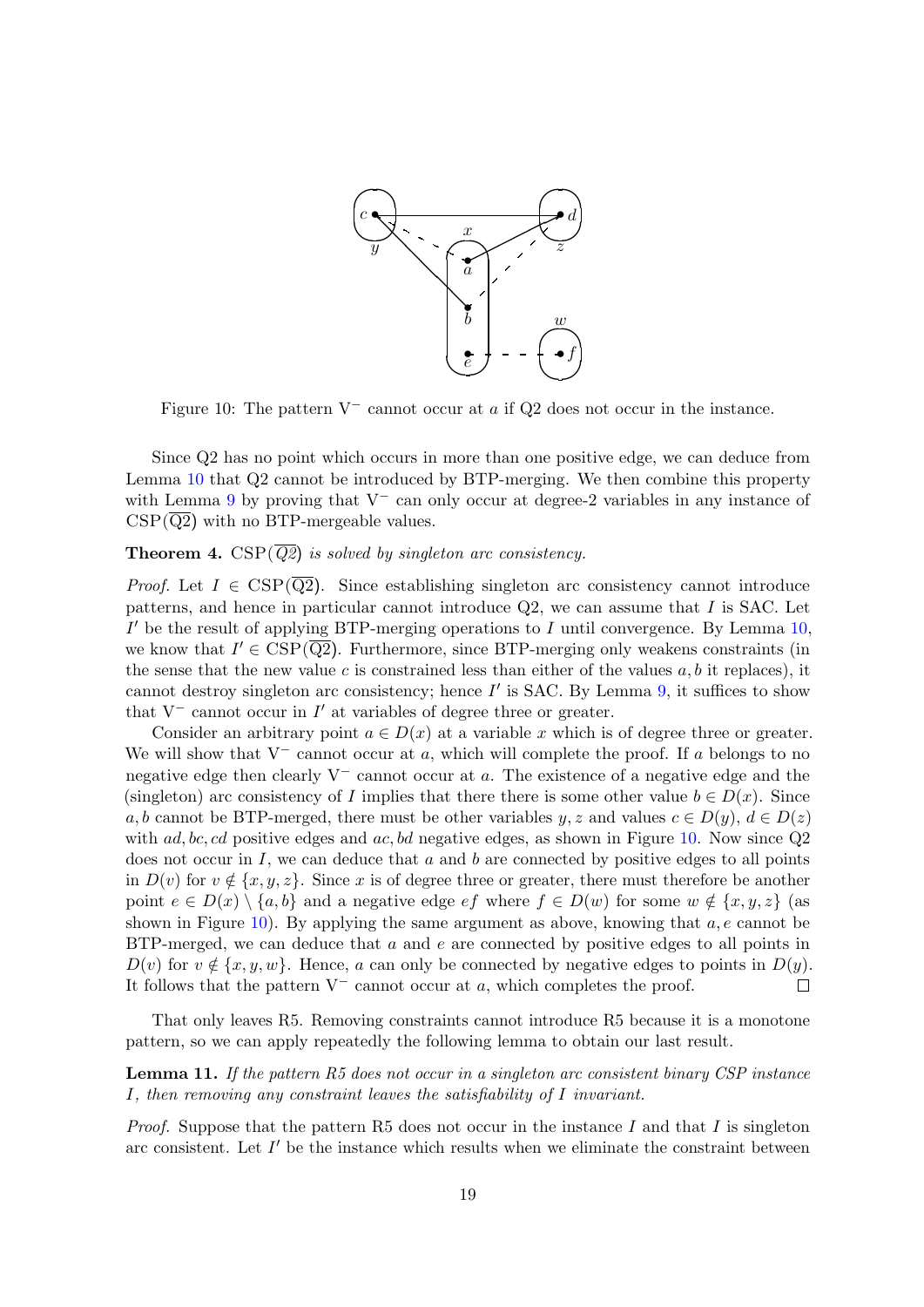

<span id="page-19-0"></span>Figure 11: Since the pattern R5 does not occur in I, we can deduce that (a)  $df$  is a positive edge, and (b)  $gf$  is a positive edge.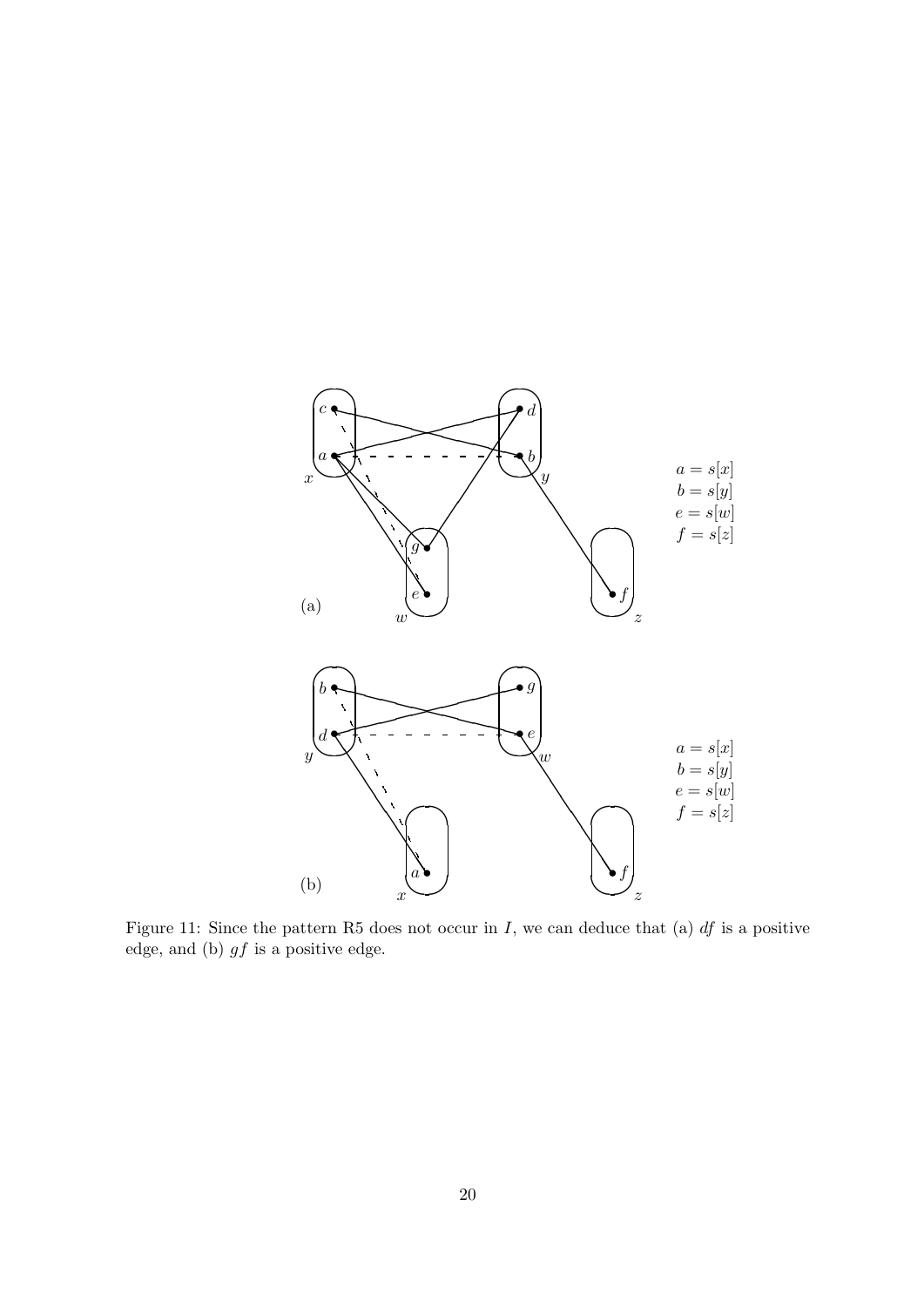an arbitrary pair of variables x and y. Suppose that s is a solution to  $I'$ . It suffices to exhibit a solution to I. We use  $s[z]$  to denote the value assigned to variable z in s. Let  $a = s[x]$  and  $b = s[y]$ . If ab is a positive edge in I than s is also a solution to I, so we assume that ab is a negative edge.

By (singleton) arc consistency, there exists  $c \in D(x)$  such that bc is a positive edge. Either we can replace a in s by c to produce a solution to I, or there is some variable  $w \notin \{x, y\}$  such that ce is a negative edge where  $e = s[w]$ . By singleton arc consistency, there exist  $d \in D(y)$ and  $g \in D(w)$  such that ad, ag and dg are positive edges. Consider any variable  $z \notin \{x, y, w\}$ . We have the situation in I shown in Figure [11\(](#page-19-0)a) where  $f = s[z]$ . The positive edges ae and bf follow from the fact that s is a solution to  $I'$ . Now, since R5 does not occur in I, we can deduce that df is a positive edge. Recall that the variable z was any variable other than  $x, y$ or w.

Since  $d \in D(y)$  is compatible with  $a = s[x]$ , we have just shown that d can only be incompatible with  $s[z]$  when  $z=w$ . Thus, either we can replace b by d to produce a solution to I, or de is a negative edge. In this latter case, consider any variable  $z \notin \{x, y, w\}$  and again denote  $s[z]$  by f. We have the situation in I shown in Figure [11\(](#page-19-0)b). The positive edges be and  $ef$  follow from the fact that s is a solution to  $I'$ . Since the pattern R5 does not occur in I, we can deduce that  $qf$  is a positive edge. But then we can replace b by d and e by q in s to produce a solution to I.  $\Box$ 

Note that Lemma [11](#page-18-1) is technically true for all SAC-solvable patterns (not only R5); this is simply the only case where we are able to prove it directly.

#### **Theorem 5.** CSP( $\overline{R5}$ ) is solved by singleton arc consistency.

Proof. Establishing singleton arc consistency preserves satisfiability and cannot introduce any pattern and, hence in particular, cannot introduce R5. Consider a SAC instance  $I \in$  $CSP(\overline{R5})$  which has non-empty domains. By Lemma [11,](#page-18-1) we can eliminate any constraint. The resulting instance is still SAC. Furthermore, R5 has not been introduced since R5 is monotone. Therefore, we can keep on eliminating constraints until all constraints have been eliminated. The resulting instance is trivially satisfiable and hence so was the original instance I. It follows that singleton arc consistency decides all instances in CSP(R5).  $\Box$ 

#### <span id="page-20-0"></span>8 A Necessary Condition for Solvability by SAC

In order to establish some basic properties of patterns solvable by SAC, we first show that several small patterns are not solvable by SAC. In order to do this, we consider the following instances:

- $I_4^{3COL}$ : corresponds to 3-colouring the complete graph on 4 vertices, i.e. four variables  $x_1, \ldots, x_4$  with domains  $D(x_i) = \{1, 2, 3\}$   $(i = 1, \ldots, 4)$  and the six inequality constraints:  $x_i \neq x_j \ (1 \leq i < j \leq 4).$
- $I_{3,4}$ : corresponds to an alternative encoding of 3-colouring the complete graph on 4 vertices: three new variables  $y_1, y_2, y_3$  are introduced such that  $y_j = i$  if variable  $x_i$ is assigned colour j. There are now seven variables  $(x_1, x_2, x_3, x_4, y_1, y_2, y_3)$  with domains  $D(x_i) = \{1, 2, 3\}$   $(i = 1, 2, 3, 4)$ ,  $D(y_i) = \{1, 2, 3, 4\}$   $(i = 1, 2, 3)$  and constraints  $(x_i = j) \Rightarrow (y_j = i)$   $(i = 1, 2, 3, 4; j = 1, 2, 3)$ .  $I_{3,4}$  is shown in Figure [12\(](#page-21-0)a) (in which only negative edges are shown so as not to clutter up the figure).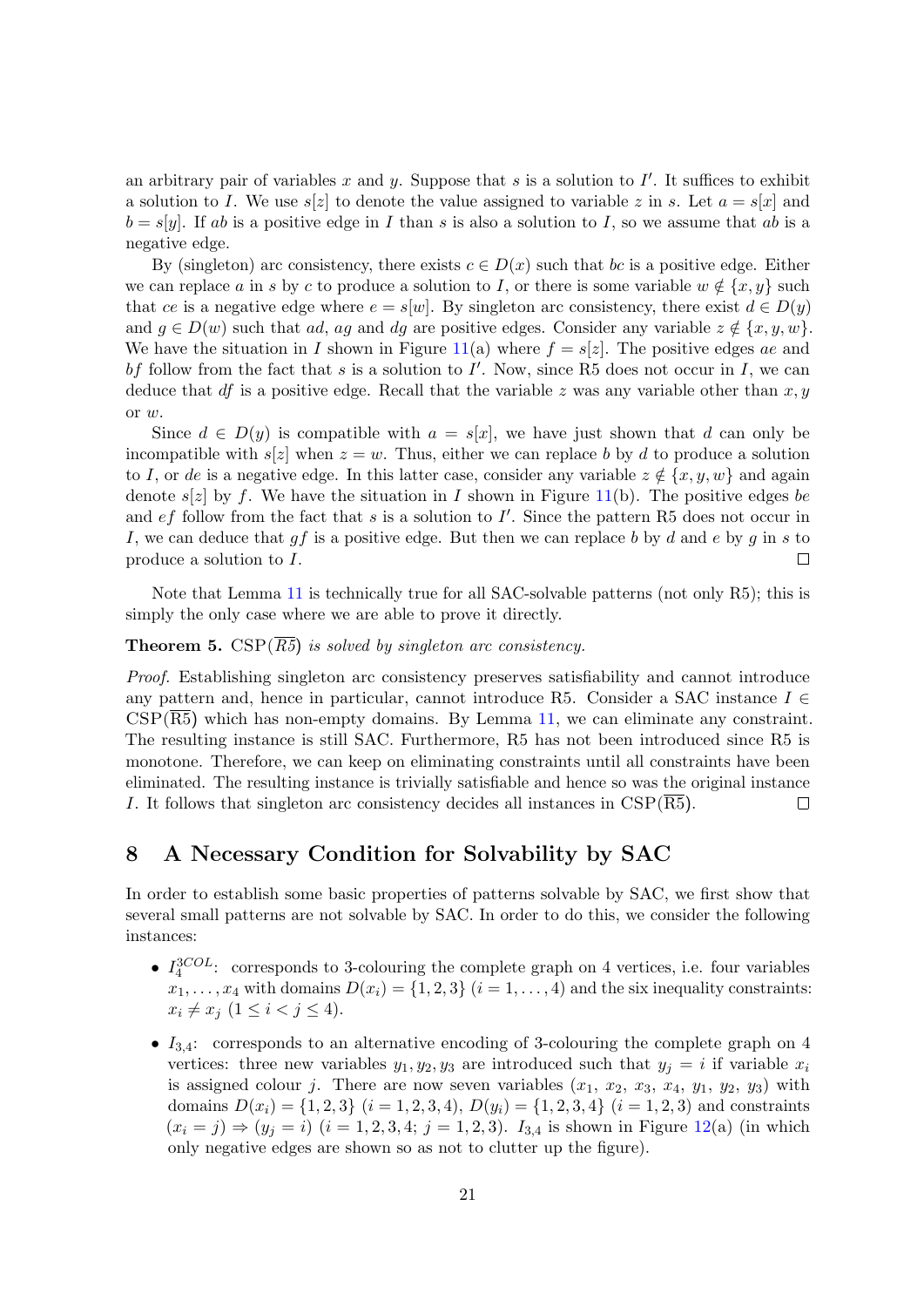

<span id="page-21-0"></span>Figure 12: (a) The instance  $I_{3,4}$  which is SAC but has no solution. (b) The constraint between variables  $x_1$  and  $x_2$  in instance  $I_5$ .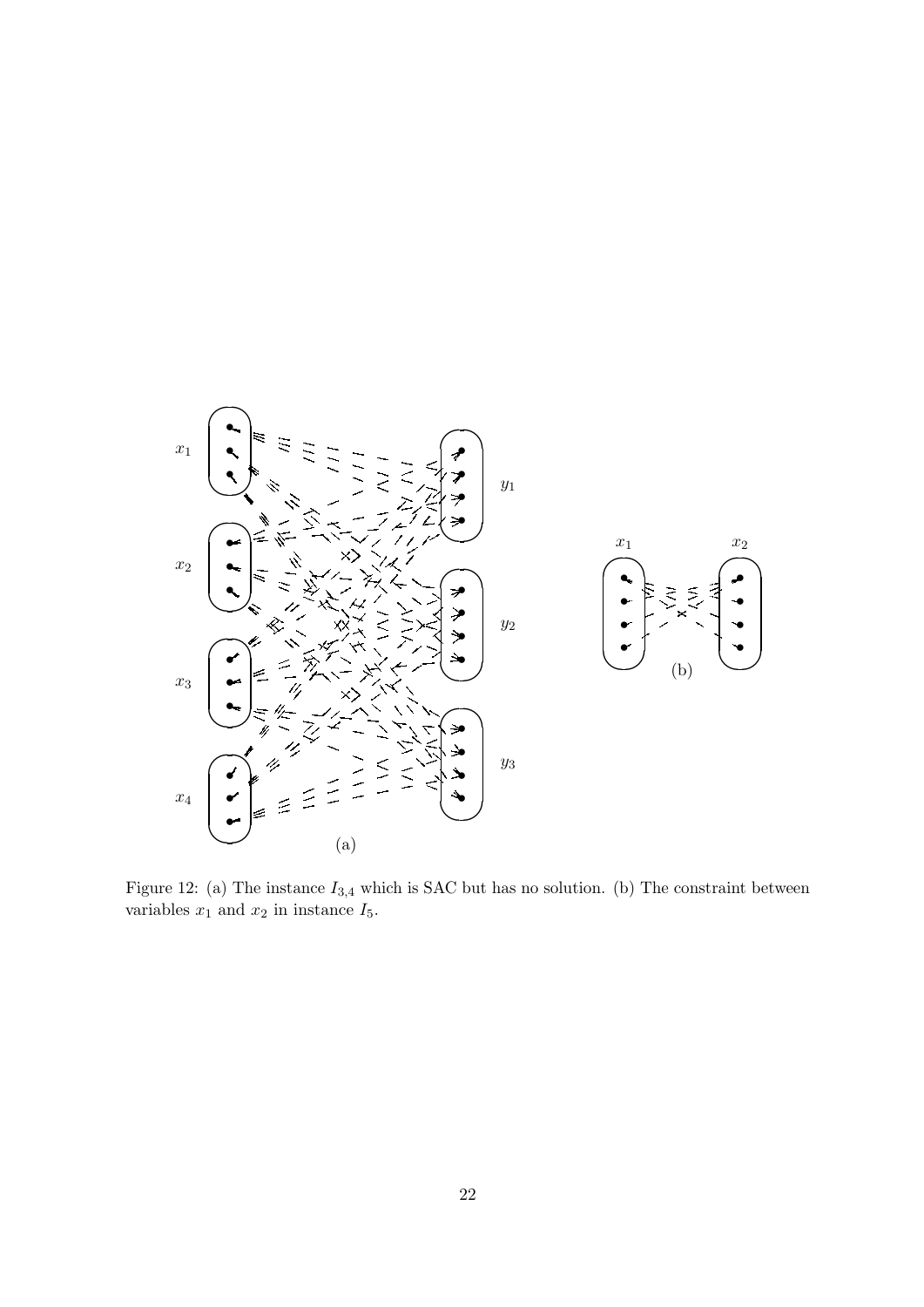

Figure 13: Patterns not solved by SAC.

<span id="page-22-0"></span>

<span id="page-22-1"></span>Figure 14: The pattern V.

• I<sub>5</sub>: five variables  $(x_1, \ldots, x_5)$  each with domain  $\{1, 2, 3, 4\}$  and the constraints  $(x_i = j-1)$  $\Leftrightarrow$   $(x_i = i)$  for all  $i, j$  such that  $1 \leq i < j \leq 5$ . One constraint of this instance is shown in Figure [12\(](#page-21-0)b) (again only negative edges are shown).

It is tedious but easy to verify that each of these instances has no solution and is singleton arc consistent. Any pattern which is solvable by SAC must therefore occur in each of these instances. Consider the patterns shown in Figure [13.](#page-22-0) The patterns T1 and M3 do not occur in  $I_{3,4}$ . The pattern Trestle does not occur in  $I_5$ . It therefore follows that T1, M3 and Trestle are not solvable by SAC. Note that while M3 and Trestle are known to be NP-hard [\[17,](#page-26-5) [20\]](#page-26-7), the pattern T1 is tractable (but not SAC-solvable, by the argument above) [\[20\]](#page-26-7).

The constraint graph of a pattern P with variables X is the graph  $G = (X, E)$  such that  $(x, y) \in E$  if P has a negative edge between variables  $x, y \in X$ .

<span id="page-22-2"></span>**Proposition 1.** A monotone irreducible pattern P solvable by SAC satisfies:

- 1. None of the patterns T1, M3 and Trestle occur in P.
- 2. P has at most four variables.
- 3. P has at most one degree-3 variable and at most one non-trivial constraint in which the pattern V, shown in Figure  $14$ , occurs (with its centre point c at a variable with domain at size at most two), but does not have both a degree-3 variable and an occurrence of V. Furthermore, P has an acyclic constraint graph.
- 4. P has at most one negative edge per constraint, at most one point at which two negative edges meet (a negative meet point) and no point at which three negative edges meet. If P has a negative meet point, then none of its variables has domain size greater than two.

Proof. The first property follows from the above discussion and the fact that Q occurs in P implies that  $CSP(\overline{Q}) \subseteq CSP(\overline{P})$ .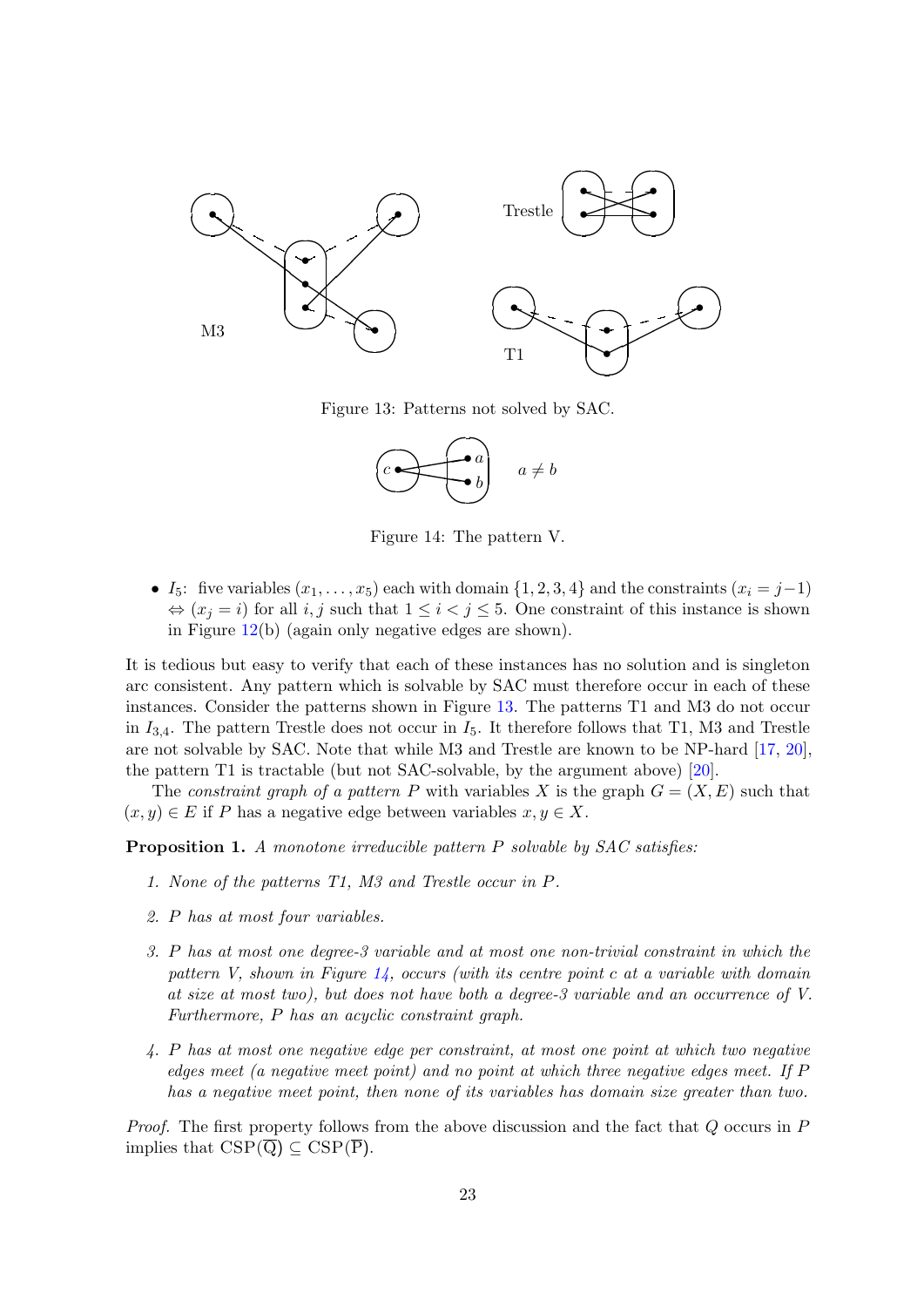Since a pattern P which is solvable by SAC must occur in  $I_4^{3COL}$ , P can have at most four variables. Since  $P$  is also a monotone pattern, no constraint of  $P$  contains only positive edges. Since  $P$  has at most four variables, either its constraint graph is connected or it is the union of two one-constraint patterns. In the latter case, by irreducibility and because Trestle cannot occur in P, P must be simply two negative edges between distinct variables (and hence all conditions of the proposition are trivially satisfied). So we assume in the rest of the proof that the constraint graph of  $P$  is connected. Since  $P$  has at most four variables, all of its variables are at a distance of at most three in its constraint graph.

We now consider the third property. By padding out  $I_4^{3COL}$  with chains of equality constraints, it is easy to produce a SAC instance which has no solution and in which the pattern V does not occur in any non-trivial constraint at a distance of three or less from a degree-3 variable. It follows that no monotone irreducible pattern  $P$  with a degree-3 variable and in which the pattern V occurs is solvable by SAC. Using this same padding-with-equality argument, we can also deduce that in a monotone irreducible pattern  $P$  solvable by SAC: there is at most one degree-3 variable, there is at most one non-trivial constraint in which the pattern V occurs, and that  $P$  has no cycle in its constraint graph (the latter following from the fact that cycles of any fixed length can be eliminated from an instance by padding out with chains of equality constraints).

Finally, we consider the fourth property. Each inequality constraint  $x_i \neq x_j$  in  $I_4^{3COL}$ can be replaced by equivalent gadgets in which all constraints have at most one negative edge [\[17\]](#page-26-5). The resulting instance is still SAC. To be concrete, for each  $i \in \{1, 2, 3, 4\}$  and each  $a \in \{1, 2, 3\}$ , we create 21 new Boolean variables  $x_{ia}^r$   $(r = 0, 1, ..., 20)$  linked to the  $x_i$ variables and between themselves by the following constraints:  $(x_i = a) \Rightarrow x_{ia}^0$  and  $x_{ia}^r \Rightarrow x_{ia}^{r+1}$  $(r = 0, 1, \ldots, 19)$ . If  $x_i$  is assigned the value a, then all the variables  $x_{ia}^r$  must be assigned true. Each constraint  $x_i \neq x_j$   $(1 \leq i < j \leq 4)$  is then replaced by the chain of constraints  $x_{ia}^{4j} \Rightarrow y_{ija}^{1}, y_{ija}^{1} \Rightarrow y_{ija}^{2}, y_{ija}^{2} \Rightarrow y_{ija}^{3}, y_{ija}^{3} \Rightarrow \overline{x_{ja}^{4i}}$ , where  $y_{ija}^{s}$  (s = 1, 2, 3; a = 1, 2, 3) are new boolean variables. In the resulting instance  $I$  there are no points at which three negative edges meet, no two negative meet points at a distance of three or less and no negative meet point at a distance of three or less from a variable with domain size three. We do not change the semantics of I (nor its singleton arc consistency) by replacing the constraints  $(x_i = a) \Rightarrow x_{ia}^0$ by  $(x_i = a) \Leftrightarrow x_{ia}^0$ . In the resulting instance I', no pattern V (Figure [14\)](#page-22-1) occurs with its centre point  $c$  at a variable with domain size greater than two. We can deduce that a monotone irreducible pattern P solvable by SAC (since it contains no 4-constraint path) has at most one negative edge per constraint, at most one negative meet point, no point at which three negative edges meet and the V pattern only occurs in  $P$  with its centre point  $c$  at a variable with domain of size at most two. Besides, P cannot have both a negative meet point and a variable with domain size three or more.  $\Box$ 

Proposition [1](#page-22-2) allows us to narrow down monotone irreducible patterns solvable by SAC to a finite number, which we can summarize succinctly by the following proposition.

#### <span id="page-23-0"></span>**Proposition 2.** If P is a monotone irreducible pattern solvable by SAC, then P must occur in at least one of the patterns  $Q_1, Q_2, R_1, \ldots, R_1$  $Q_1, Q_2, R_1, \ldots, R_1$  $Q_1, Q_2, R_1, \ldots, R_1$  (shown in Figures 1 and [2\)](#page-5-0).

*Proof.* We saw in the proof of Proposition [1](#page-22-2) that if  $P$  does not have a connected constraint graph, then  $P$  is simply the union of two negative edges: in this case  $P$  occurs in all the patterns  $R1, \ldots, R10$ . So we assume from now on that P has a connected constraint graph. From Proposition [1,](#page-22-2) we can deduce that the constraint graph of  $P$  is a either a star or a chain,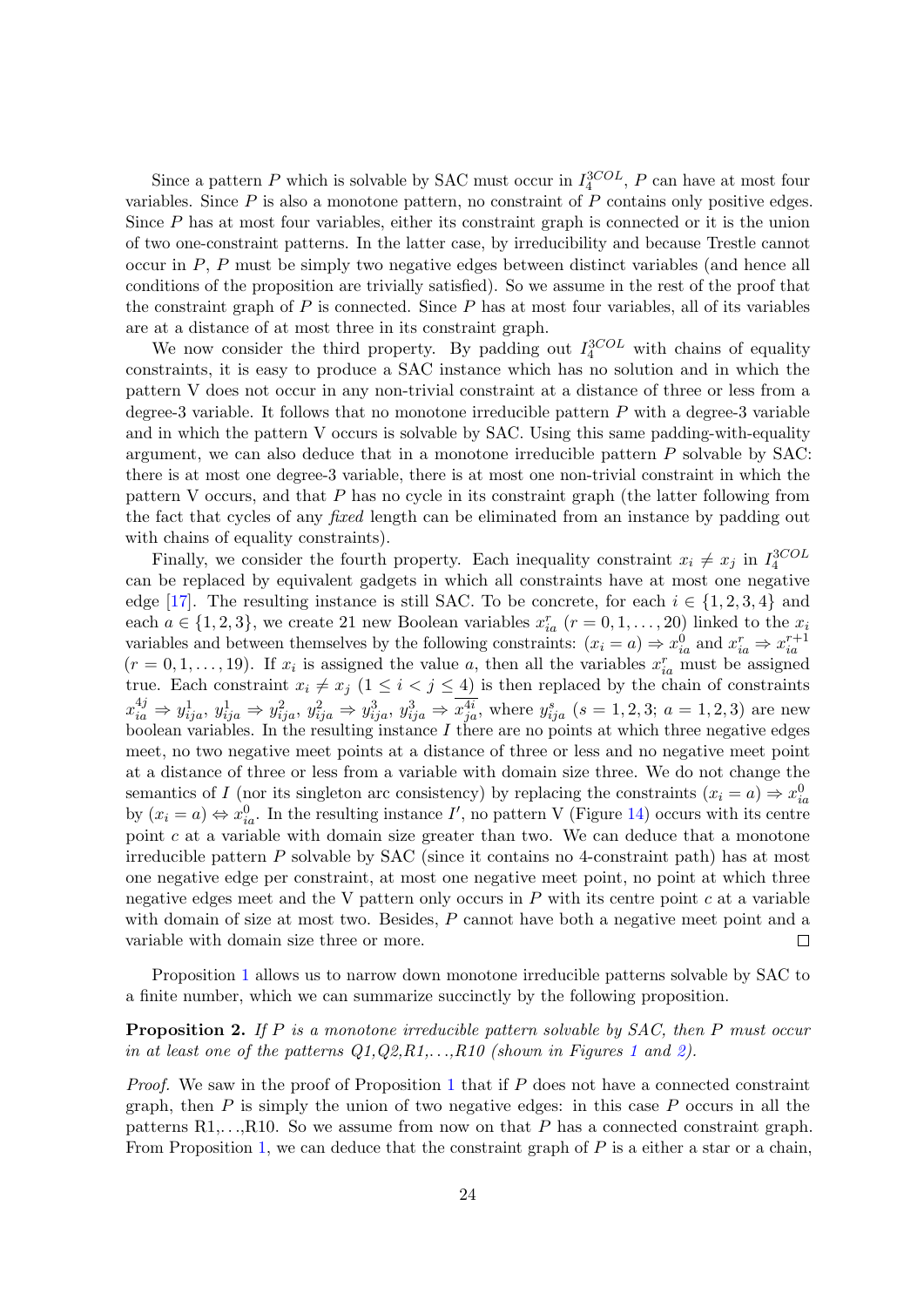with at most four vertices, and P has at most one negative edge per constraint. Such patterns must have one of the following four descriptions, which we analyse separately.

- P has a single degree-3 variable. The constraint graph of P is necessarily a star. By Proposition [1,](#page-22-2) the pattern V does not occur in P. From this and the fact that P contains no dangling points and no mergeable points, we can deduce that each of the three degree-1 variables must have domain size 1. If the central degree-3 variable has domain size 3, then the fact that none of the patterns V,  $T1$  and M3 occur in P, and that there are no mergeable points, implies that  $P$  must be the pattern Q1. If, on the other hand, the central variable has domain size 2, then since V and T1 do not occur in P and no three negative edges meet at a point, we can deduce that P must be Q2 (or a subpattern).
- P is of degree 2 and has a negative meet point. By Proposition [1,](#page-22-2) P has no domain of size greater than 2 and Trestle does not occur. It then follows by Proposition [1](#page-22-2) and irreducibility of  $P$  that the pattern V cannot occur more than once (even in the same constraint). Since  $P$  has no dangling points, there are only four possible positions where V could occur. We can only add a limited number of positive edges without introducing T1, Trestle, dangling points or mergeable points. This gives rise to the four patterns R1,R2,R3,R4 (or subpatterns).
- $P$  is of degree 2, has no negative meet point and all domains have size 1 or 2. By the same argument as in the previous case, the pattern V can occur at most once. By the absence of Trestle and dangling points in  $P$ , and by symmetry, there are only two possible positions for the pattern V in  $P$ , if it occurs at all. Again, we can only add a limited number of positive edges without introducing T1, Trestle, dangling points or mergeable points. This gives rise to the three patterns R5,R6,R10 (or subpatterns).
- $P$  is of degree 2, has no negative meet point and at least one size-3 domain. The fact that P has no mergeable points and all variables have degree at most 2 implies that no domain can be greater than size 3. Indeed, from the fact that  $P$  is irreducible and that, by Proposition [1,](#page-22-2) no V can occur centred at a variable of domain size 3, we can deduce that there is exactly one variable with domain size 3. Adding positive edges to ensure that no two points are mergeable at this variable  $v$ , necessarily creates a V pattern. No other V can occur either in a different constraint (by Proposition [1\)](#page-22-2) or in the same constraint otherwise we would have a V centred at v or Trestle would occur. Adding other positive edges, while satisfying the properties of Proposition [1,](#page-22-2) produces patterns R7,R8,R9 (or subpatterns).

 $\Box$ 

### <span id="page-24-0"></span>9 Conclusion

We have established SAC-solvability of five novel classes of binary CSPs defined by a forbidden pattern, three of which are generalisations of 2-SAT. For monotone patterns (defining classes of CSPs closed under removing constraints), there remains only a relatively small number of irreducible patterns whose SAC-solvability is still open. In addition to settling the remaining patterns, a possible line of future work is to study sets of patterns or partially-ordered patterns [\[23\]](#page-26-1) that give rise to SAC-solvable (monotone) classes of CSPs.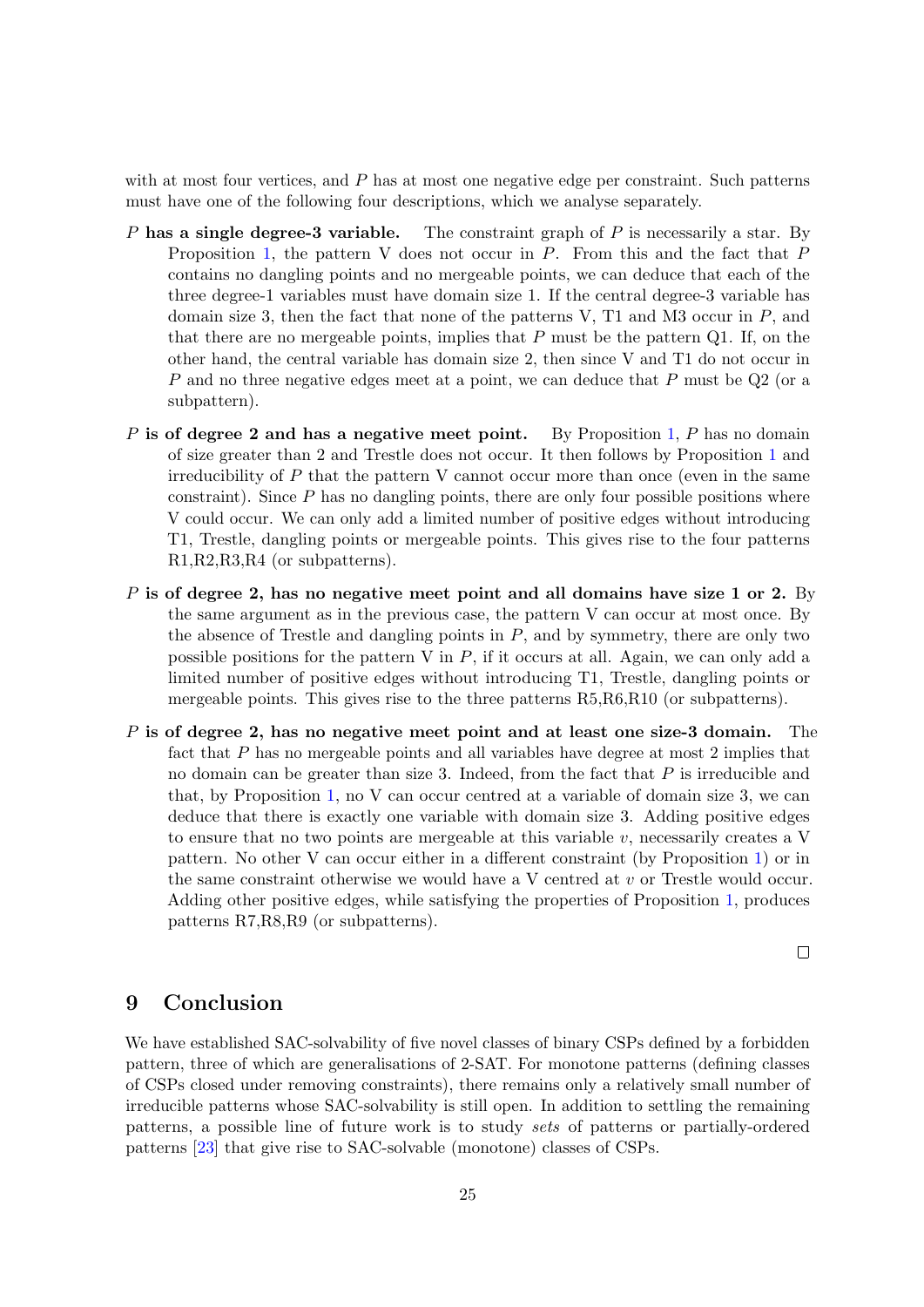### References

- <span id="page-25-11"></span>[1] A. Atserias, A. Bulatov, V. Dalmau, On the power of k-consistency, in: Proceedings of the 34th International Colloquium on Automata, Languages and Programming (ICALP'07), 2007, pp. 279–290. [doi:10.1007/978-3-540-73420-8\\_26](http://dx.doi.org/10.1007/978-3-540-73420-8_26).
- <span id="page-25-9"></span>[2] L. Barto, M. Kozik, Constraint Satisfaction Problems Solvable by Local Consistency Methods, Journal of the ACM 61 (1), article No. 3. [doi:10.1145/2556646](http://dx.doi.org/10.1145/2556646).
- <span id="page-25-2"></span>[3] N. Beldiceanu, M. Carlsson, J.-X. Rampon, Global Constraint Catalog, [http://sofdem.](http://sofdem.github.io/gccat/gccat/titlepage.html) [github.io/gccat/gccat/titlepage.html](http://sofdem.github.io/gccat/gccat/titlepage.html) (2017).
- <span id="page-25-8"></span>[4] J. Berman, P. Idziak, P. Marković, R. McKenzie, M. Valeriote, R. Willard, Varieties with few subalgebras of powers, Transactions of the American Mathematical Society 362 (3)  $(2010)$  1445-1473. [doi:10.1090/S0002-9947-09-04874-0](http://dx.doi.org/10.1090/S0002-9947-09-04874-0).
- <span id="page-25-13"></span>[5] C. Bessiere, R. Debruyne, Theoretical analysis of singleton arc consistency and its extensions, Artificial Intelligence 172 (1) (2008) 29–41. [doi:10.1016/j.artint.2007.](http://dx.doi.org/10.1016/j.artint.2007.09.001) [09.001](http://dx.doi.org/10.1016/j.artint.2007.09.001).
- <span id="page-25-12"></span>[6] C. Bessière, J. Régin, R. H. C. Yap, Y. Zhang, An optimal coarse-grained arc consistency algorithm, Artificial Intelligence 165 (2) (2005) 165–185. [doi:10.1016/j.artint.2005.](http://dx.doi.org/10.1016/j.artint.2005.02.004) [02.004](http://dx.doi.org/10.1016/j.artint.2005.02.004).
- <span id="page-25-3"></span>[7] S. C. Brailsford, C. N. Potts, B. M. Smith, Constraint satisfaction problems: Algorithms and applications, European Journal of Operational Research 119 (3) (1999) 557–581. [doi:10.1016/S0377-2217\(98\)00364-6](http://dx.doi.org/10.1016/S0377-2217(98)00364-6).
- <span id="page-25-10"></span>[8] A. Bulatov, Bounded relational width, Unpublished manuscript, 2009. Available from: <http://www.cs.sfu.ca/~abulatov/papers/relwidth.pdf>.
- <span id="page-25-7"></span>[9] A. Bulatov, V. Dalmau, A simple algorithm for Mal'tsev constraints, SIAM J. Comput. 36 (1) (2006) 16–27. [doi:10.1137/050628957](http://dx.doi.org/10.1137/050628957).
- <span id="page-25-6"></span>[10] A. Bulatov, P. Jeavons, A. Krokhin, Classifying the complexity of constraints using finite algebras, SIAM J. Comput. 34 (3) (2005) 720–742. [doi:10.1137/S0097539700376676](http://dx.doi.org/10.1137/S0097539700376676).
- <span id="page-25-5"></span>[11] A. A. Bulatov, A dichotomy theorem for nonuniform CSPs, in: Proceedings of the 58th Annual IEEE Symposium on Foundations of Computer Science (FOCS'17), 2017, pp. 319–330. [doi:10.1109/FOCS.2017.37](http://dx.doi.org/10.1109/FOCS.2017.37).
- <span id="page-25-1"></span>[12] C. Carbonnel, D. A. Cohen, M. C. Cooper, S. Zivný, On Singleton Arc Consistency for CSPs Defined by Monotone Patterns, in: Proceedings of the 35th Annual Symposium on Theoretical Aspects of Computer Science (STACS'18), 2018, pp. 19:1–19:15. [doi:](http://dx.doi.org/10.4230/LIPIcs.STACS.2018.19) [10.4230/LIPIcs.STACS.2018.19](http://dx.doi.org/10.4230/LIPIcs.STACS.2018.19).
- <span id="page-25-4"></span>[13] H. Chen, V. Dalmau, B. Gruien, Arc consistency and friends, Journal of Logic and Computation 23 (1) (2013) 87. [doi:10.1093/logcom/exr039](http://dx.doi.org/10.1093/logcom/exr039).
- <span id="page-25-0"></span>[14] C.-C. Cheng, S. F. Smith, Applying constraint satisfaction techniques to job shop scheduling, Annals of Operations Research 70 (0) (1997)  $327-357$ . [doi:10.1023/A:](http://dx.doi.org/10.1023/A:1018934507395) [1018934507395](http://dx.doi.org/10.1023/A:1018934507395).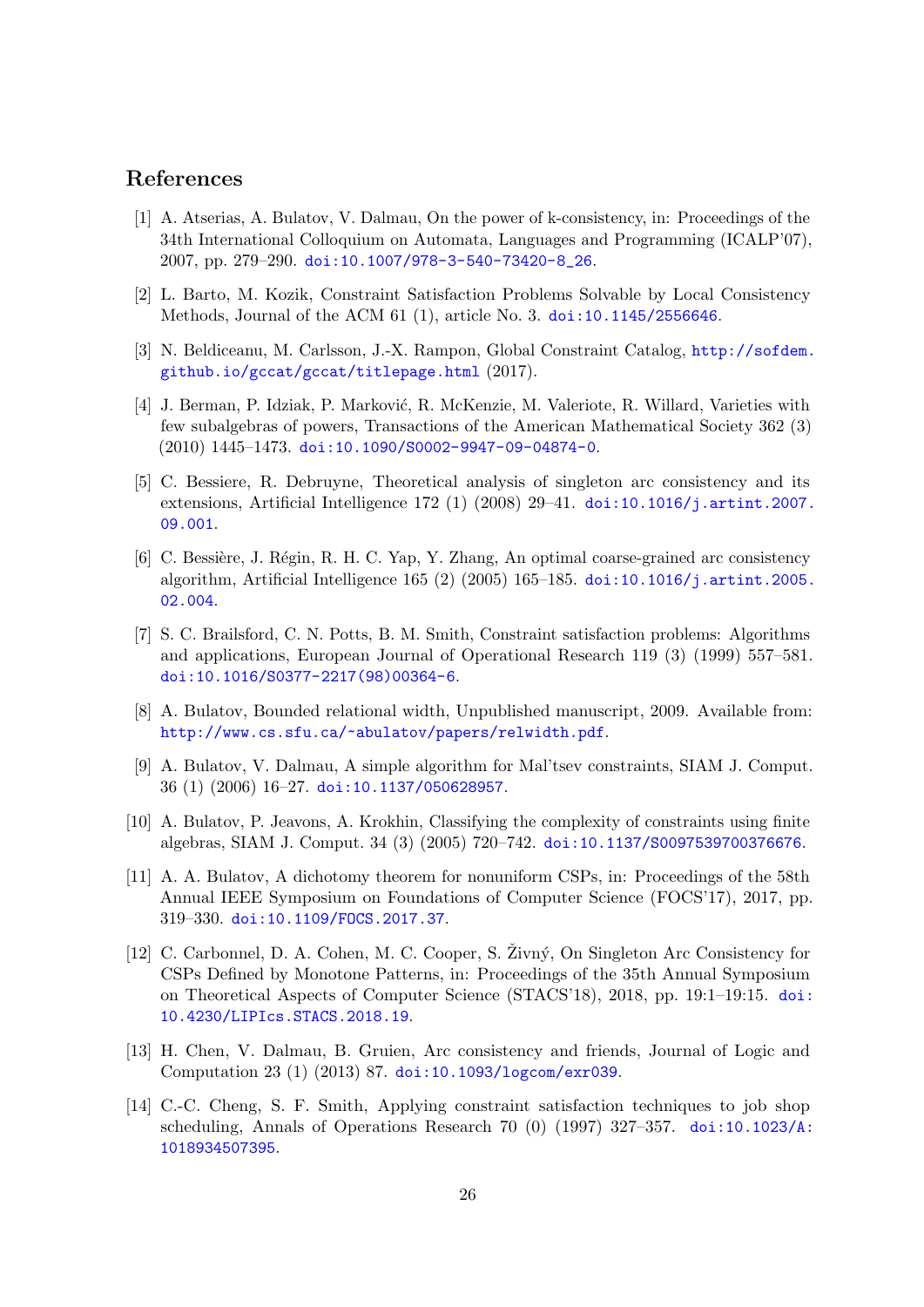- <span id="page-26-6"></span> $[15]$  D. A. Cohen, M. C. Cooper, G. Escamocher, S. Zivný, Variable and value elimination in binary constraint satisfaction via forbidden patterns, Journal of Computer and System Sciences 81 (7) (2015) 1127-1143. [doi:10.1016/j.jcss.2015.02.001](http://dx.doi.org/10.1016/j.jcss.2015.02.001).
- <span id="page-26-0"></span>[16] D. A. Cohen, P. G. Jeavons, The power of propagation: when GAC is enough, Constraints  $22(1)(2017)$  3-23. [doi:10.1007/s10601-016-9251-0](http://dx.doi.org/10.1007/s10601-016-9251-0).
- <span id="page-26-5"></span>[17] M. C. Cooper, D. A. Cohen, P. Creed, D. Marx, A. Z. Salamon, The tractability of CSP classes defined by forbidden patterns, Journal of Artificial Intelligence Research 45 (2012) 47–78. [doi:10.1613/jair.3651](http://dx.doi.org/10.1613/jair.3651).
- <span id="page-26-12"></span>[18] M. C. Cooper, D. A. Cohen, P. G. Jeavons, Characterising Tractable Constraints, Artificial Intelligence 65 (1994) 347–361. [doi:10.1016/0004-3702\(94\)90021-3](http://dx.doi.org/10.1016/0004-3702(94)90021-3).
- <span id="page-26-8"></span>[19] M. C. Cooper, A. Duchein, A. E. Mouelhi, G. Escamocher, C. Terrioux, B. Zanuttini, Broken triangles: From value merging to a tractable class of general-arity constraint satisfaction problems, Artificial Intelligence 234 (2016) 196–218. [doi:10.1016/j.artint.](http://dx.doi.org/10.1016/j.artint.2016.02.001) [2016.02.001](http://dx.doi.org/10.1016/j.artint.2016.02.001).
- <span id="page-26-7"></span>[20] M. C. Cooper, G. Escamocher, Characterising the complexity of constraint satisfaction problems defined by 2-constraint forbidden patterns, Discrete Applied Mathematics 184  $(2015)$  89-113. [doi:10.1016/j.dam.2014.10.035](http://dx.doi.org/10.1016/j.dam.2014.10.035).
- <span id="page-26-10"></span>[21] M. C. Cooper, P. G. Jeavons, A. Z. Salamon, Generalizing constraint satisfaction on trees: Hybrid tractability and variable elimination, Artificial Intelligence 174 (9–10) (2010) 570–584. [doi:10.1016/j.artint.2010.03.002](http://dx.doi.org/10.1016/j.artint.2010.03.002).
- <span id="page-26-11"></span> $[22]$  M. C. Cooper, S.  $\ddot{Z}$ ivný, Hybrid tractability of valued constraint problems, Artificial Intelligence 175 (9-10) (2011) 1555–1569. [doi:10.1016/j.artint.2011.02.003](http://dx.doi.org/10.1016/j.artint.2011.02.003).
- <span id="page-26-1"></span> $[23]$  M. C. Cooper, S.  $\check{Z}$ ivný, The power of arc consistency for CSPs defined by partiallyordered forbidden patterns, Logical Methods in Computer Science 13 (4). [doi:10.23638/](http://dx.doi.org/10.23638/LMCS-13(4:26)2017) [LMCS-13\(4:26\)2017](http://dx.doi.org/10.23638/LMCS-13(4:26)2017).
- <span id="page-26-13"></span>[24] E. C. Freuder, A sufficient condition for backtrack-free search, Journal of the ACM 29 (1) (1982) 24–32. [doi:10.1145/322290.322292](http://dx.doi.org/10.1145/322290.322292).
- <span id="page-26-9"></span>[25] E. C. Freuder, Eliminating Interchangeable Values in Constraint Satisfaction Problems, in: Proceedings of AAAI-91, 1991, pp. 227–233. Available from: [http://www.aaai.org/](http://www.aaai.org/Library/AAAI/1991/aaai91-036.php) [Library/AAAI/1991/aaai91-036.php](http://www.aaai.org/Library/AAAI/1991/aaai91-036.php).
- <span id="page-26-4"></span>[26] M. Grohe, The complexity of homomorphism and constraint satisfaction problems seen from the other side, Journal of the ACM 54 (1) (2007)  $1-24$ . [doi:10.1145/1206035.](http://dx.doi.org/10.1145/1206035.1206036) [1206036](http://dx.doi.org/10.1145/1206035.1206036).
- <span id="page-26-3"></span>[27] P. Idziak, P. Marković, R. McKenzie, M. Valeriote, R. Willard, Tractability and learnability arising from algebras with few subpowers, SIAM Journal on Computing 39 (7) (2010) 3023–3037. [doi:10.1137/090775646](http://dx.doi.org/10.1137/090775646).
- <span id="page-26-2"></span>[28] M. Kozik, Weak consistency notions for all the CSPs of bounded width, in: Proceedings of the 31st Annual ACM/IEEE Symposium on Logic in Computer Science (LICS'16), ACM, 2016, pp. 633–641. [doi:10.1145/2933575.2934510](http://dx.doi.org/10.1145/2933575.2934510).